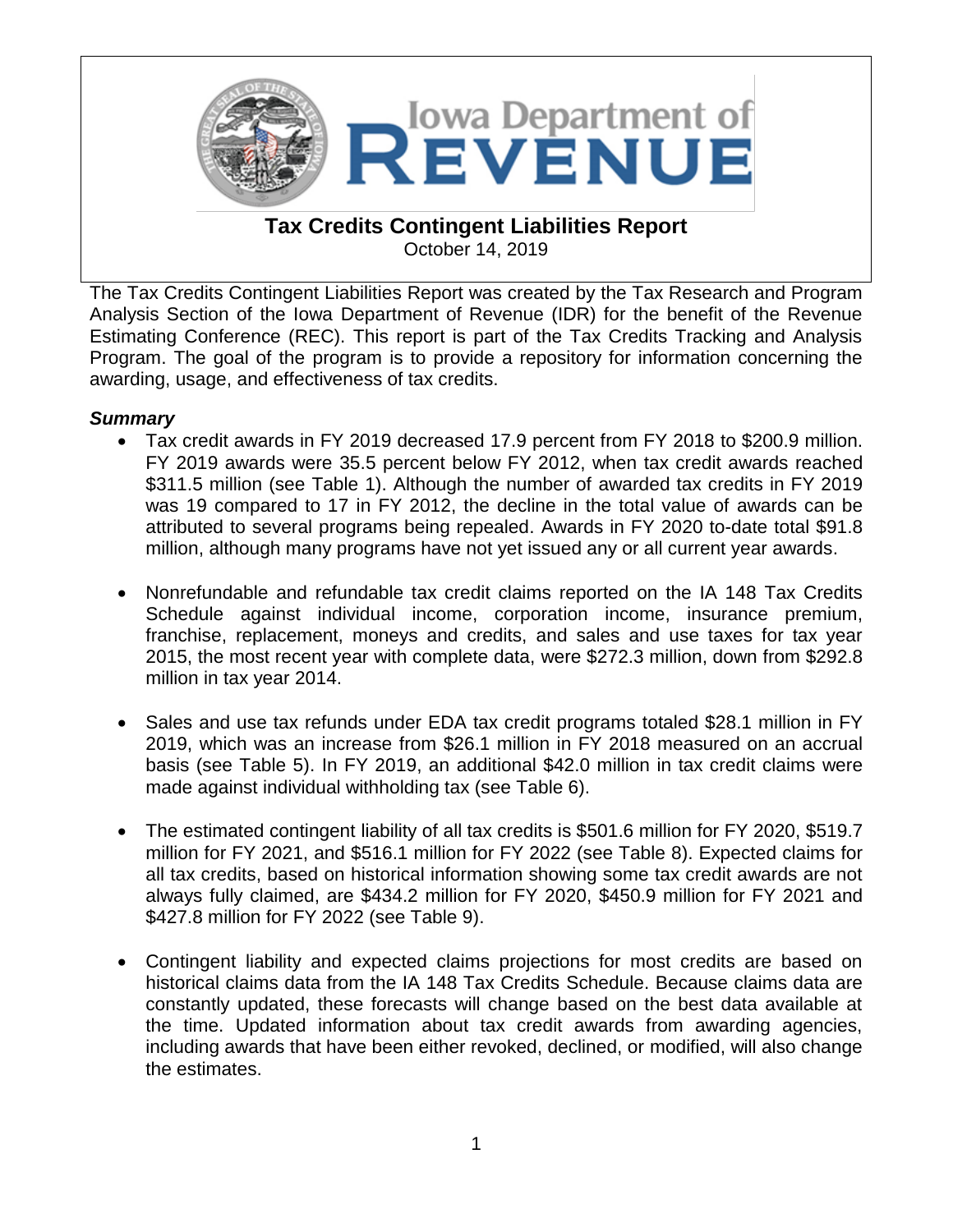#### *Tax Credit Awards*

Iowa has two categories of tax credits: automatic and awarded. Awarded credits require application and a specific award in order for a taxpayer to claim the credit. The total amount of the awarded credits may also be capped. Automatic credits may be claimed by any eligible taxpayer and the total amount of claims has no limit or cap. More information about each of Iowa's tax credit programs can be found in the Appendix at the end of this report and in the [Tax Credits User's Manual.](https://tax.iowa.gov/reports/tax-credits-users%25E2%2580%2599-manual-descriptive-guide-iowa%25E2%2580%2599s-state-tax-credits)

The amount of awarded tax credits reached a peak in FY 2012 due to higher utilization of existing tax credit programs (see Table 1). The substantial increase during FY 2012 was mainly due to a large award made under the High Quality Jobs Program. Tax credit awards were at their lowest level in the last ten years in FY 2011.

Total FY 2019 awards increased 17.9 percent compared to FY 2018 awards. The program with the largest percent increase in awards for FY 2019 was the Farm to Food Tax Credit, which increased over 170 percent from FY 2018, although the total of awards in FY 2019 was just over \$30,000. The Targeted Jobs Tax Credit from Withholding awards decreased over 94 percent in FY 2019 from FY 2018, this is primarily due to a large award issued in FY 2018. Awards made to-date in FY 2020 total \$91.8 million with many programs still issuing awards.

## *Tax Credit Claims*

Between tax years 2010 and 2017, individual income tax credit claims averaged \$220.5 million per year (see Table 2). Total individual income tax credit claims in 2017 increased 1.0 percent from claims made in 2016 with the rise reflecting increases in "other refundable" tax credit claims.

The majority of tax credit claims made against corporation income tax are for the Research Activities Tax Credit. In tax years 2001 through 2005, Research Activities Tax Credit claims accounted for over 80 percent of the dollars of all corporation income tax credit claims. Since 2008, the Research Activities Tax Credit has accounted for almost 53 percent of the total credits. The drop resulted from growth in the amount of "Other Credits" claimed. "Other Credits" claims historically accounted for 5 to 10 percent of all corporation claims; in tax years 2008 through 2015 as new credits were introduced, those claims accounted for over 45 percent of corporation tax credit claims. Tax year 2015 is the most recent complete year of claim data.

With the implementation of the IA 148 Tax Credits Schedule in tax year 2006 the availability of detailed income tax credit claim data has improved; note that withholding tax credits and sales and use refunds are tracked separately. In tax years 2006 through 2015, on average, 71 percent of nonrefundable tax credit claims made on the IA 148 were claimed against individual income tax (see Table 3). In those years, nonrefundable tax credit claims were made against corporation income, franchise (levied on banks), individual income, insurance premium, moneys and credits (levied on credit unions), replacement, and sales and use taxes. The majority of IA 148 refundable tax credit claims made between 2006 and 2015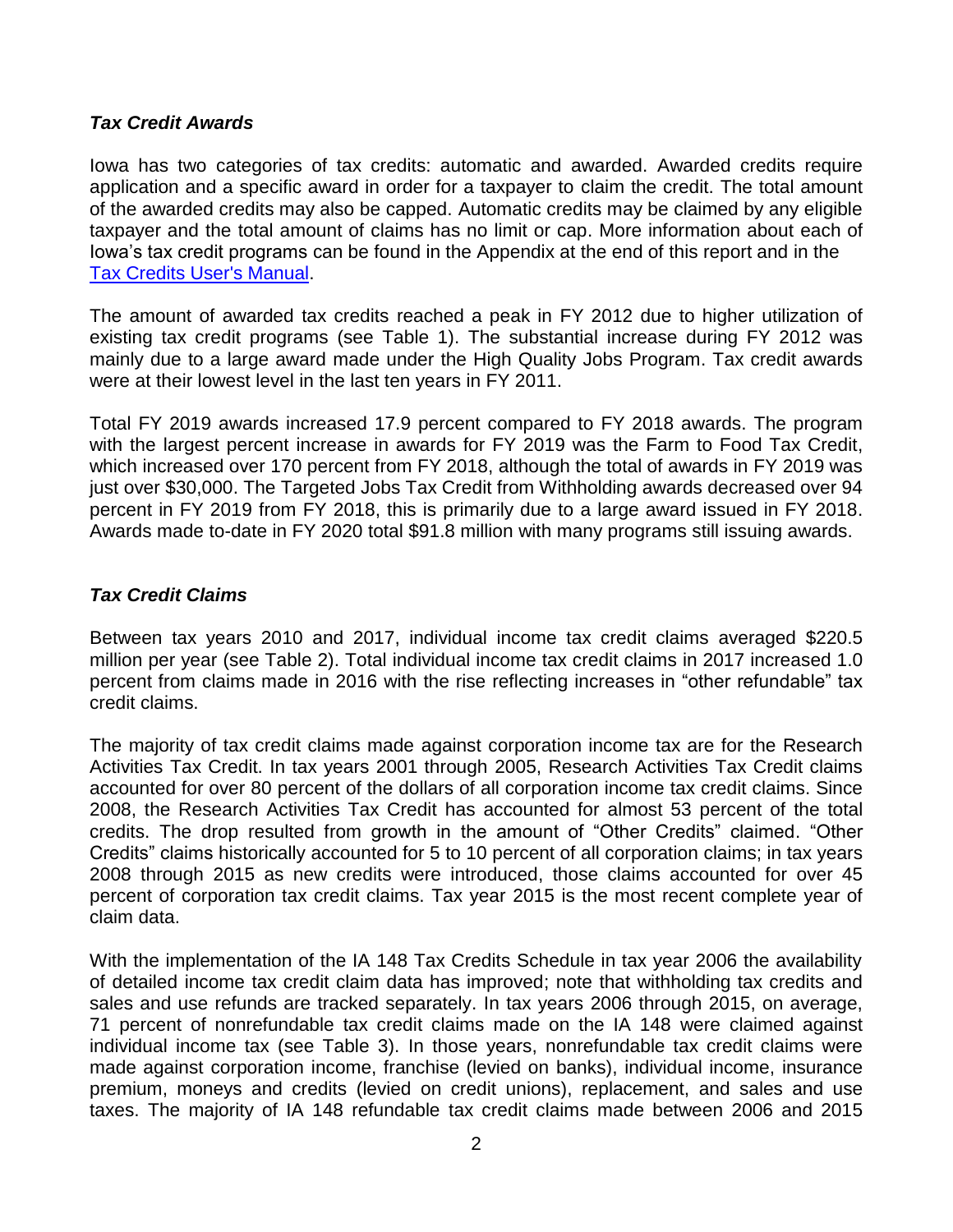were claimed against corporation income tax, averaging just over 72 percent of all refundable tax credit claims (see Table 4). Since 2006, refundable tax credit claims made on the IA 148 have been claimed against corporation income, franchise, individual income, insurance premium, and replacement taxes.

## *Sales and Use Tax Refunds for Tax Credit Programs*

As part of the Enterprise Zone (including the Housing component), the High Quality Jobs Programs, and the Workforce Housing Tax Incentive Program, taxpayers are allowed to file for refunds of sales and use taxes paid by contractors and subcontractors after construction is completed. The New Capital Investment and New Job and Income Programs, predecessors to the High Quality Jobs Program, also included sales and use tax refund awards. The first refunds were made during FY 2000 through the Enterprise Zone Program (see Table 5). Refunds reached an all-time high in FY 2019 when they exceeded \$28.1 million, which was a 7.8 percent increase over FY 2018. These refunds are reported on an accrual basis (refunds issued September through August) in line with the period for which the REC forecasts General Fund refunds. Year-to-date refunds for fiscal year 2020 are \$0.7 million.

## *Tax Credits from Withholding*

There are four tax credits that can be claimed against the withholding tax. The largest program is the Iowa Industrial New Jobs Program (260E) that includes both the New Jobs Tax Credit and the Supplemental New Jobs Tax Credit. These two credits support employers' training of new employees. The Accelerated Career Education (ACE) Tax Credit is awarded to employers who sponsor training slots at community colleges. The Targeted Jobs Tax Credit is a withholding tax credit for jobs meeting certain requirements in targeted communities in the state of Iowa. These tax credit programs divert the credited withholding tax to the participating community college or city.

The withholding credits are reported on a quarterly basis. Information on withholding tax credit claims is presented since the September 2014 quarter (see Table 6). Withholding tax credit claims have averaged \$47.1 million each fiscal year between 2015 and 2019. It is apparent that total withholding credits are strongly driven by the New Jobs Tax Credit (260E) (see Figure 1).

On average, there have been \$41.3 million of New Jobs Tax Credits awarded each year since the program's inception in FY 2001. However, awards had fallen below that average for the five fiscal years prior to 2018 (see Table 7). In addition, participants in the 260E program with sufficient job creation are eligible to claim an income tax credit; the amount of the income tax credits claimed is included in Table 7.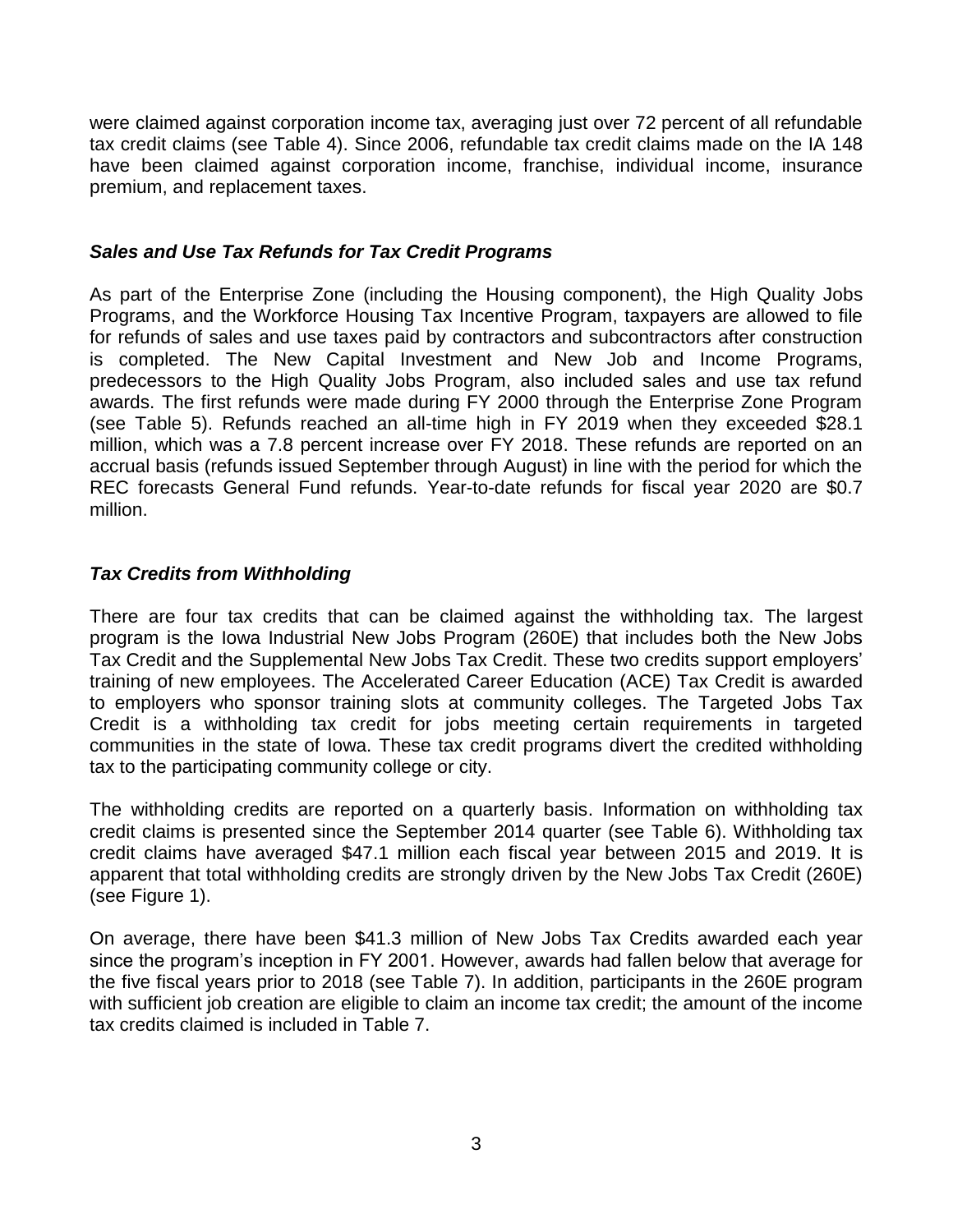#### *Tax Credit Contingent Liabilities Projection*

Forecasts of the liability facing General Fund revenues due to tax credits show an upward trend in potential tax credit claims (see Table 8). The contingent liability amounts were estimated using a number of methods, but in all cases it was assumed that 100 percent of awards under a cap would be made each fiscal year unless an awarding agency indicates otherwise. It is also assumed that 100 percent of awards issued would be claimed; for Investment Tax Credit awards near expiration it is assumed that 100 percent of reported carry forward would be claimed, with the timing of claims based on the observed timing of past claims. The methods used for forecasting each tax credit are listed in the table footnotes.

Based on the award history and current information, the FY 2020 allocation of the \$170 million EDA cap is: High Quality Jobs Program - \$105 million, Workforce Housing Tax Incentive Program - \$25 million, Redevelopment Tax Credit - \$10 million, Renewable Chemical Production Tax Credit Program - \$10 million, Venture Capital Tax Credit – Innovation Fund - \$8 million, Venture Capital Tax Credit – Qualifying Business - \$2 million, and Assistive Device Tax Credit - \$0; the remainder is to be unallocated to finance expected costs of the Renewable Chemical Production Tax Credit enacted during the 2016 Legislative session.

The Tax Credit Contingent Liabilities Projection table is based in large part on claim data that has been collected from the IA 148 Tax Credits Schedule. The information collected from the IA 148 is used to estimate the timing of when awards or forecasted automatic tax credits are likely to be claimed. In the case of nonrefundable tax credits, the timing may be adjusted in order to meet the assumption that 100 percent of credits are claimed before expiration. Due to the nature of this data it is likely that credit forecasts will vary between reports as the forecasted timing is updated with the receipt and verification of more data.

The historical numbers provided are actual claims made against each of the tax credits on the IA 148 or the IA 1040, although FY 2019 numbers are likely to increase marginally as tax credit claims continue to be verified. Actual claims may not equal the amount of awards issued. If incorrect tax credit claims are made, these claims are reviewed by IDR staff. The historical numbers for fiscal years 2016 and 2017 may also change as the review of tax credit claims in these years continues.

## *Tax Credit Expected Claims Projection*

Forecasts of expected tax credit claims are based on historical claims data and expected awards data and indicate that tax credit claims will likely continue to increase before decreasing in later years as several tax credits expire (see Table 9). This table presents the amounts of tax credits that are likely to be claimed versus the maximum amount of credits that can be claimed as shown in Table 8. The amounts of expected claims were forecasted using a number of methods listed in the table footnotes.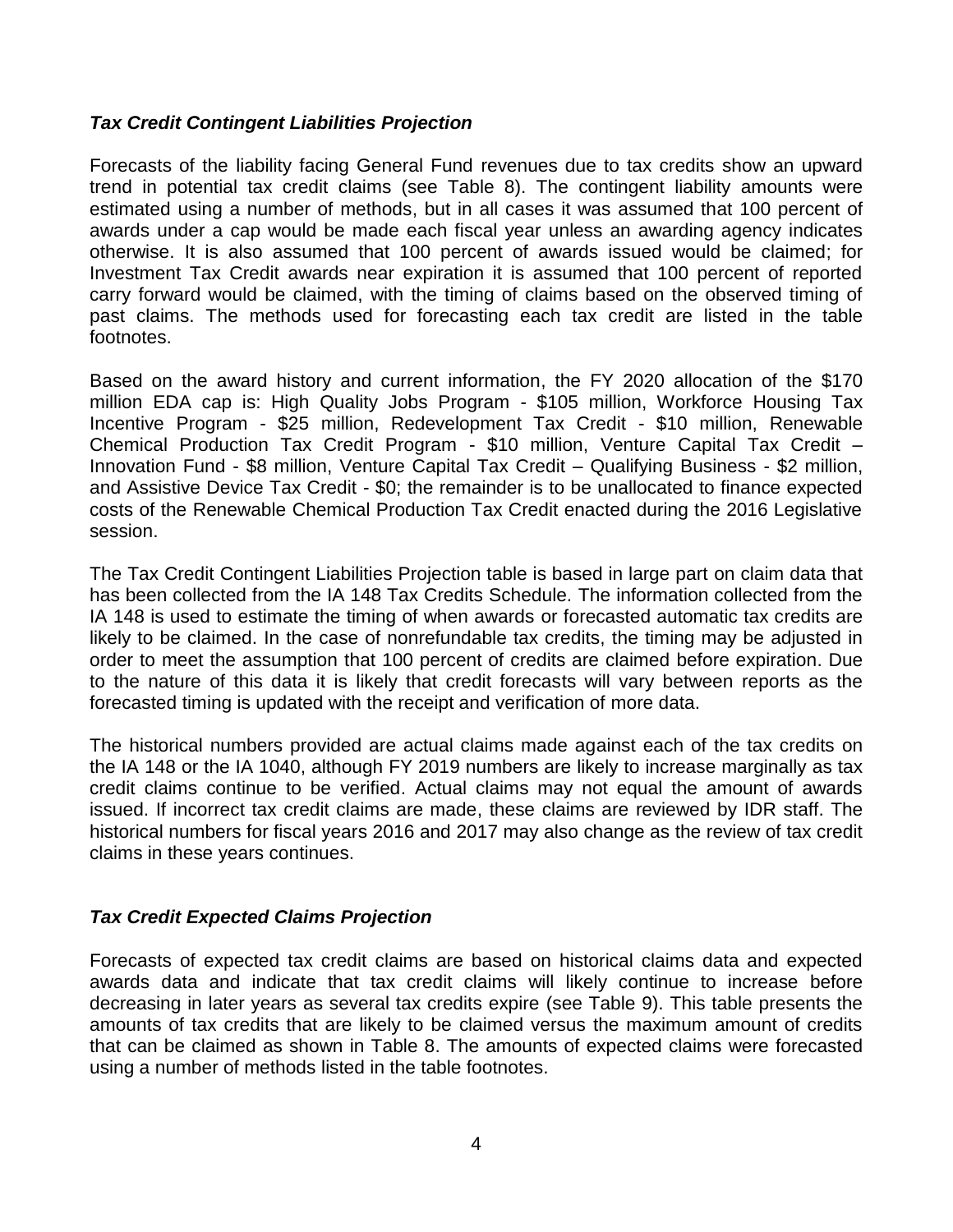The historical numbers provided are the same numbers presented in Table 8. The primary difference between the Contingent Liabilities Projection (Table 8) and the Expected Claims Projection is the amount of awarded credits that are actually expected to be awarded and claimed. For example, the amounts presented in Table 8 for the Accelerated Career Education Tax Credit are reduced from the full cap amount in Table 9 as historically less than 100 percent of the awards made are actually claimed. The aggregate difference between contingent liabilities and expected claims estimates can be seen in Figure 2.

The Expected Claims Projection table, like the Contingent Liabilities Projection table, is based in large part on claims data that has been collected from the IA 148 Tax Credits Schedule. The information collected from the IA 148 is used to estimate the timing of when awards are likely to be claimed. The IA 148 data is also used to estimate the percentage of nonrefundable credits that will be claimed before they expire. Unlike the Contingent Liabilities Projection, it is not assumed that 100 percent of credits will be claimed unless that is what is reflected by actual claims. Due to the nature of this data it is likely that credit forecasts will vary between reports as the timing and estimated percentage claimed changes with receipt and verification of more data.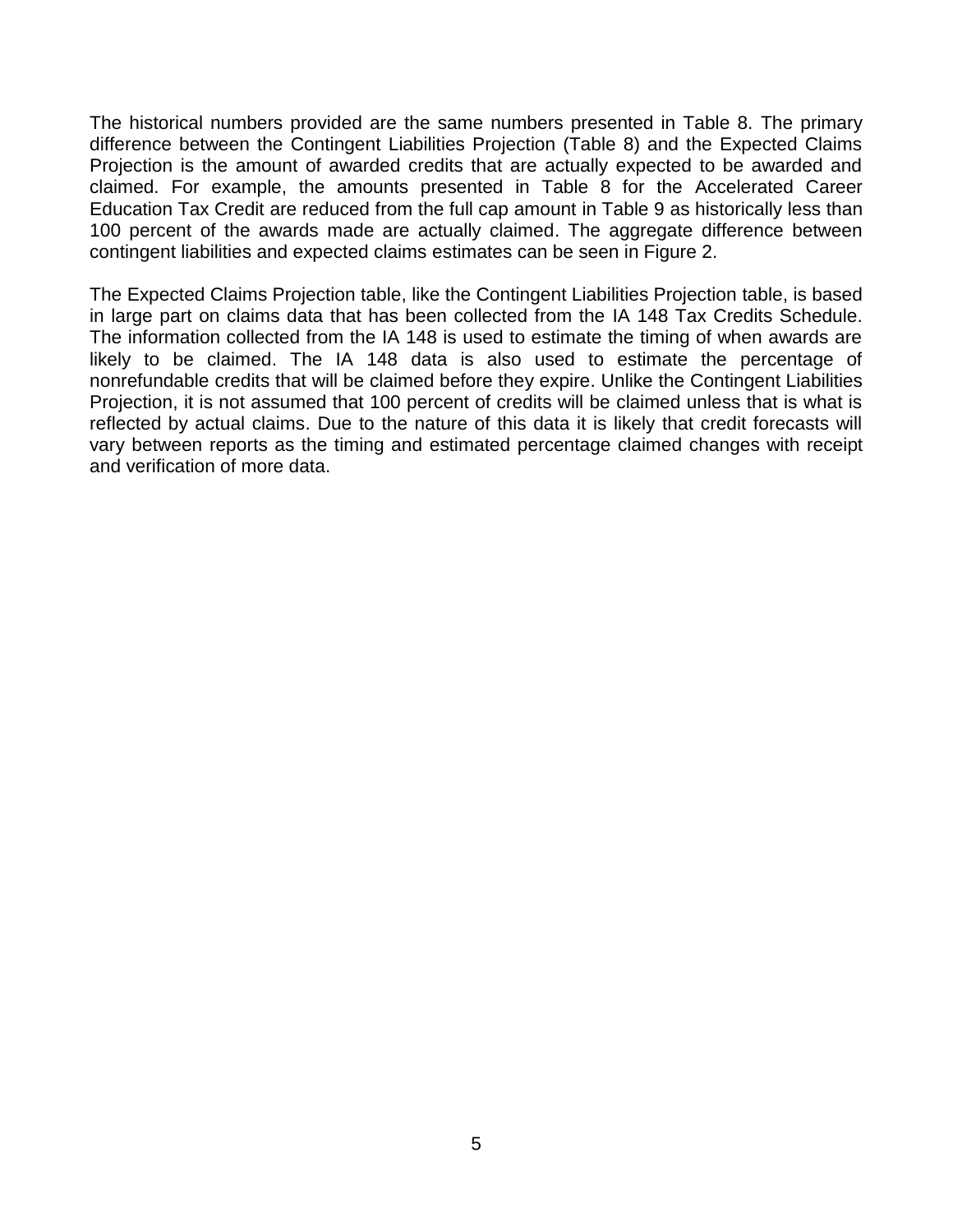#### **Table 1: Tax Credit Awards by Fiscal Year**

| Table 1: Tax Credit Awards by Fiscal Year                                                |              |               |                                                                                                                               |              |              |              |              |              |              |              |
|------------------------------------------------------------------------------------------|--------------|---------------|-------------------------------------------------------------------------------------------------------------------------------|--------------|--------------|--------------|--------------|--------------|--------------|--------------|
|                                                                                          | FY 2011      | FY 2012       | FY 2013                                                                                                                       | FY 2014      | FY 2015      | FY 2016      | FY 2017      | FY 2018      | FY 2019      | FY 2020      |
| Accelerated Career Education Program (ACE) <sup>†</sup>                                  | \$5,400,000  | \$5,400,000   | \$5,400,000                                                                                                                   | \$5,400,000  | \$5,400,000  | \$5,400,000  | \$5,400,000  | \$5,400,000  | \$5,400,000  | \$0          |
| <b>Assistive Device Tax Credit</b>                                                       | \$0          | \$0           | \$0                                                                                                                           | \$0          | \$0          | \$0          | \$0          | \$0          | \$0          | \$0          |
| Beginning Farmer Tax Credit <sup>1</sup>                                                 | \$3,598,502  | \$5,222,987   | \$5,756,759                                                                                                                   | \$5,981,266  | \$6,508,811  | \$6,959,738  | \$8,505,027  | \$9,568,673  | \$5,989,112  | \$0          |
| Custom Farming Contract Tax Credit <sup>1</sup>                                          | n/a          | n/a           | n/a                                                                                                                           | \$28,975     | \$30,046     | \$89,704     | \$114,786    | \$16,595     | n/a          | n/a          |
| Endow Iowa Tax Credit <sup>11</sup>                                                      | \$3.461.445  | \$4,523,397   | \$5,779,542                                                                                                                   | \$5,999,996  | \$6,000,000  | \$6,000,000  | \$6,000,000  | \$6,000,000  | \$6,000,000  | \$6,000,000  |
| Enterprise Zone Program <sup>+</sup>                                                     | \$28,562,725 | \$6,569,013   | \$6,340,963                                                                                                                   | \$16,549,566 | n/a          | n/a          | n/a          | n/a          | n/a          | n/a          |
| Enterprise Zone Program - Housing Component <sup>†</sup>                                 | \$6,973,408  | \$14,644,071  | \$25,823,382                                                                                                                  | \$45,922,284 | n/a          | n/a          | n/a          | n/a          | n/a          | n/a          |
| Farm to Food Donation Tax Credit                                                         | n/a          | n/a           | n/a                                                                                                                           | n/a          | \$12,500     | \$14,089     | \$9,097      | \$11,083     | \$30,416     | \$0          |
| Film, Television, And Video Project Promotion<br>Program <sup>T</sup>                    | \$6,973,408  | \$14,644,071  | \$89,047                                                                                                                      | n/a          | n/a          | n/a          | n/a          | n/a          | n/a          | n/a          |
| High Quality Jobs Program <sup>+</sup>                                                   | \$28,509,910 | \$144,378,886 | \$116,746,179                                                                                                                 | \$42,568,140 | \$50,478,792 | \$61,333,580 | \$45,150,681 | \$66,513,787 | \$43,013,586 | \$6,363,086  |
| Historic Preservation Tax Credit <sup>†</sup>                                            | \$44,867,467 | \$44,703,623  | \$26,960,281                                                                                                                  | \$35,625,483 | \$39,022,230 | \$65,679,991 | \$45,899,311 | \$45,407,164 | \$44,313,711 | \$41,191,862 |
| lowa Industrial New Jobs Training Program (260E)                                         | \$40,755,000 | \$48,500,000  | \$35,655,727                                                                                                                  | \$38,667,132 | \$39,860,995 | \$40,294,972 | \$38,167,000 | \$44,595,000 | \$37,985,000 | \$0          |
| Redevelopment Tax Credit <sup>T</sup>                                                    | n/a          | \$4,925,103   | \$4,915,688                                                                                                                   | \$9,851,383  | \$9,607,495  | \$9,924,043  | \$8,939,172  | \$9,842,165  | \$10,000,000 | \$10,000,000 |
| Renewable Chemical Production Tax Credit<br>Program                                      | n/a          | n/a           | n/a                                                                                                                           | n/a          | n/a          | n/a          | n/a          | \$0          | \$0          | \$0          |
| Renewable Energy Tax Credit <sup>†</sup>                                                 | \$2,503,361  | \$3,011,408   | \$4,219,009                                                                                                                   | \$5,629,134  | \$5,404,123  | \$4,866,378  | \$5,079,895  | \$4,663,003  | \$4,875,294  | \$0          |
| School Tuition Organization Tax Credit <sup>11</sup>                                     | \$7,499,992  | \$7,499,414   | \$8,749,061                                                                                                                   | \$8,748,680  | \$11,999,190 | \$12,000,000 | \$12,000,000 | \$12,000,206 | \$11,948,358 | \$987,437    |
| Solar Energy System Tax Credit <sup>1</sup>                                              | n/a          | n/a           | \$652,144                                                                                                                     | \$1,498,364  | \$4,411,891  | \$5,083,754  | \$4,976,308  | \$4,987,715  | \$4,949,280  | \$0          |
| Targeted Jobs Tax Credit from Withholding                                                | \$14,911,793 | \$6,113,937   | \$9,685,051                                                                                                                   | \$0          | \$2,214,081  | \$705,900    | \$2,444,293  | \$10,298,240 | \$562,773    | \$0          |
| Venture Capital Tax Credit - Fund of Funds <sup>†</sup>                                  | \$0          | \$0           | \$11,295,681                                                                                                                  | \$12,772,951 | \$0          | \$358,689    | \$756,169    | \$0          | \$0          | \$0          |
| Venture Capital Tax Credit - Innovation Fund <sup>†</sup>                                | n/a          | n/a           | \$0                                                                                                                           | \$890,590    | \$2,767,519  | \$1,652,922  | \$1,066,888  | \$1,849,865  | \$2,303,962  | \$234,534    |
| Venture Capital Tax Credit - Qualifying Business <sup>†</sup>                            | \$96,000     | \$598,832     | \$545,425                                                                                                                     | \$0          | \$0          | \$1,234,707  | \$1,999,001  | \$2,000,000  | \$2,000,000  | \$2,000,000  |
| Wage Benefit Tax Credit <sup>T</sup>                                                     | \$4,000,000  | n/a           | n/a                                                                                                                           | n/a          | n/a          | n/a          | n/a          | n/a          | n/a          | n/a          |
| Wind Energy Production Tax Credit <sup>†</sup>                                           | \$726,025    | \$763,797     | \$1,582,498                                                                                                                   | \$1,577,165  | \$1,669,734  | \$1,650,877  | \$1,657,604  | \$1,601,299  | \$1,505,870  | \$0          |
| Workforce Housing Tax Incentive Program -<br>Allocated <sup>+</sup>                      | n/a          | n/a           | n/a                                                                                                                           | n/a          | \$20,000,000 | \$20,000,000 | \$20,000,000 | \$20,000,000 | \$20,000,000 | \$25,000,000 |
| Workforce Housing Tax Incentive Program<br>Awarded (not included in total) <sup>†2</sup> | n/a          | n/a           | n/a                                                                                                                           | n/a          | \$0          | \$0          | \$6,065,781  | \$18,132,251 | \$19,578,171 | \$10,472,135 |
| Total Credits Awarded Each Fiscal Year                                                   |              |               | \$198,839,036 \$311,498,539 \$270,196,437 \$237,711,109 \$205,387,407 \$243,249,344 \$208,165,232 \$244,754,795 \$200,877,362 |              |              |              |              |              |              | \$91,776,919 |

<sup>1</sup> Awards made on CY basis, but reflected in first FY in which the credits can be claimed.

 $^2$ The Workforce Housing Tax Incentive Program currently is subject to two caps, one on allocations and one on the issuance of awards. Activity under both is presented in the table but only the allocated awards are included in the total because that cap is in line with many other awarded tax credits.

Source: Tax Credit Award, Claim & Transfer Administration System (CACTAS) and Awarding Agencies

n/a = program not yet created or discontinued program †=tax credit programs that have capped awards \*=partial award year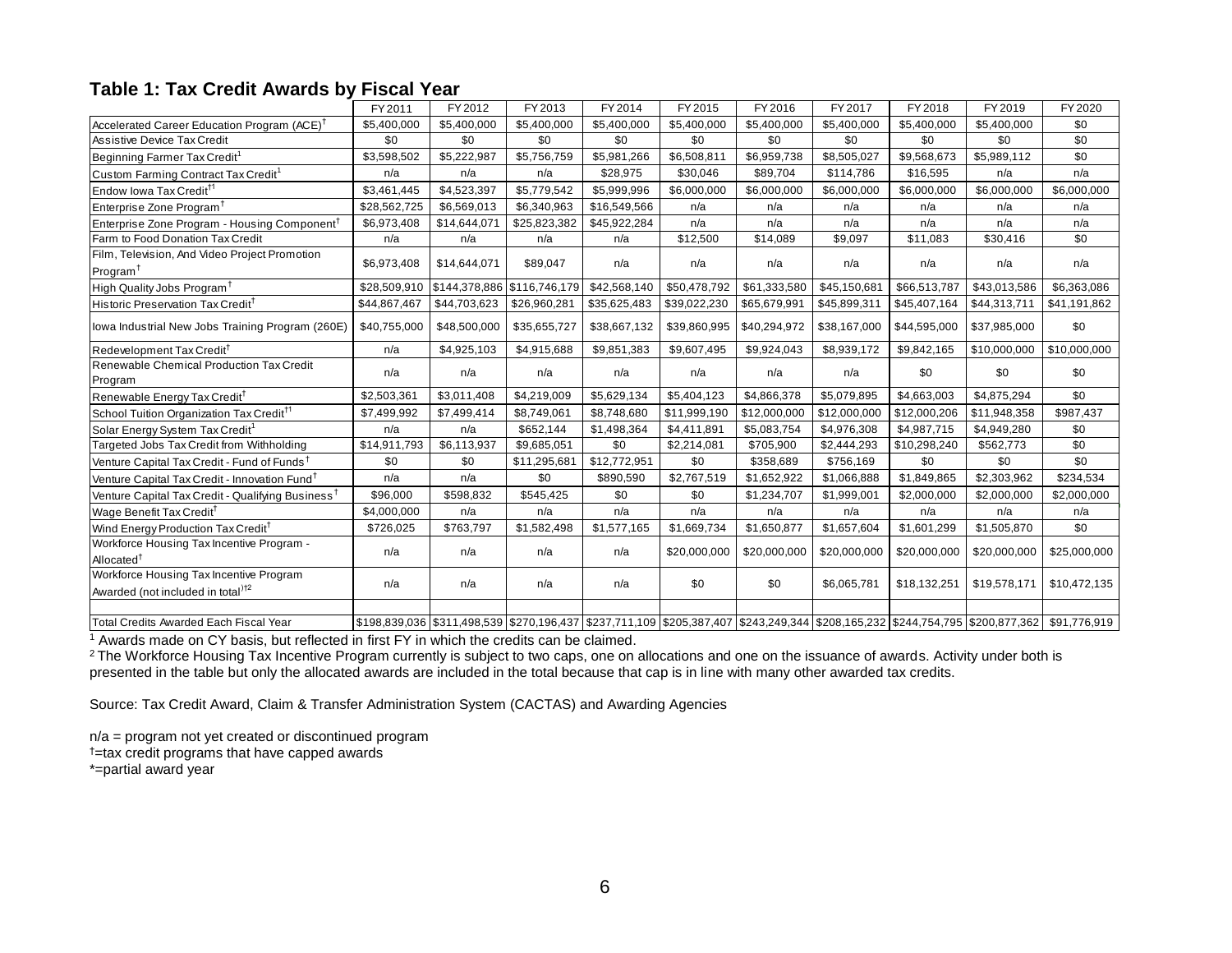#### **Table 2: Tax Credit Claims by Tax Year**

|                                                                                                           | 2010         | 2011         | 2012                                                        | 2013         | 2014                                                                  | 2015                      | 2016                       | 2017         | 2018*        |
|-----------------------------------------------------------------------------------------------------------|--------------|--------------|-------------------------------------------------------------|--------------|-----------------------------------------------------------------------|---------------------------|----------------------------|--------------|--------------|
| Total Individual Income Tax Credits                                                                       |              |              | $$149,963,976$ $$163,616,739$ $$195,559,401$ $$290,148,864$ |              | \$272,507,966 \$221,768,067 \$233,870,653 \$236,277,453 \$183,274,311 |                           |                            |              |              |
| Child & Dependent Care Tax Credit                                                                         | \$7,797,680  | \$7,494,943  | \$4,488,530                                                 | \$3,813,708  | \$4,061,279                                                           | \$5,686,294               | \$6,086,567                | \$6,114,110  | \$5,547,447  |
| Early Childhood Development Tax Credit                                                                    | \$591,995    | \$753,173    | \$846,434                                                   | \$784,165    | \$728,777                                                             | \$683,919                 | \$658,405                  | \$688,650    | \$641,448    |
| Earned Income Tax Credit                                                                                  | \$27,536,092 | \$30,258,024 | \$31,031,962                                                | \$65,570,550 | \$71,094,646                                                          | \$71,931,413              | \$69,582,239               | \$68,651,800 | \$66,881,268 |
| Taxpayers Trust Fund Tax Credit                                                                           | n/a          | n/a          | n/a                                                         | \$88,258,180 | \$24,945,414                                                          | \$0                       | \$O                        | \$0          | n/a          |
| Tuition and Textbook Tax Credit                                                                           | \$15,164,401 | \$15,088,982 | \$15,319,837                                                | \$15,168,557 | \$15,356,667                                                          | \$15,489,317              | \$15,344,341               | \$15,306,991 | \$14,459,487 |
| Volunteer Firefighter and Emergency<br>Medical Services Personnel and Reserve<br>Peace Officer Tax Credit | n/a          | n/a          | n/a                                                         | \$634,705    | \$1,366,107                                                           | \$1,366,431               | \$1,366,212                | \$1,366,113  | \$1,301,122  |
| Other Nonrefundable Tax Credits                                                                           | \$81,769,241 |              | \$91,874,705 \$115,948,923                                  |              | \$99,942,491 \$137,869,472 \$103,836,104 \$111,984,960 \$103,093,746  |                           |                            |              | \$73,433,933 |
| Other Refundable Tax Credits                                                                              | \$17,104,567 | \$18.146.912 | \$27,923,715                                                | \$15,976,508 | \$17,085,604                                                          | \$22,774,589              | \$28,847,929               | \$41,056,043 | \$21,009,606 |
|                                                                                                           |              |              |                                                             |              |                                                                       |                           |                            |              |              |
|                                                                                                           | 2010         | 2011         | 2012                                                        | 2013         | 2014                                                                  | 2015                      | 2016*                      | 2017*        | 2018         |
| Total Corporation Income Tax Credits                                                                      | \$92,294,737 |              | \$92,388,819 \$101,992,363 \$112,302,499 \$113,965,841      |              |                                                                       |                           | \$97,522,051 \$102,137,640 | \$97,073,836 | \$14,279,032 |
| Other Credits (Nonrefundable)                                                                             | \$17,178,886 | \$17,328,536 | \$23,721,693                                                | \$37,551,147 | \$38,225,052                                                          | \$20,968,048              | #                          | #            | #            |
| Other Credits (Refundable)                                                                                | \$24,260,203 | \$20,695,352 | \$25,323,355                                                | \$14,642,862 | \$20,677,229                                                          | \$23,214,614              | #                          | #            | #            |
| lowa Industrial New Jobs Income Tax<br>Credit (260E)                                                      | \$2,176,506  | \$1,321,067  | \$1,076,651                                                 | \$1,362,158  | \$1,162,157                                                           | \$1,131,797               | #                          | #            | #            |
| <b>Research Activities Tax Credit</b>                                                                     | \$48,679,142 | \$53,043,864 | \$51,870,664                                                | \$58,746,332 |                                                                       | \$53,901,403 \$52,207,592 | #                          | #            | #            |

Source: Tax Credit Award, Claim & Transfer Administration System

 $* =$  incomplete data for tax year

 $n/a =$  program not yet created, or discontinued

 $# = tax$  credit detail not yet available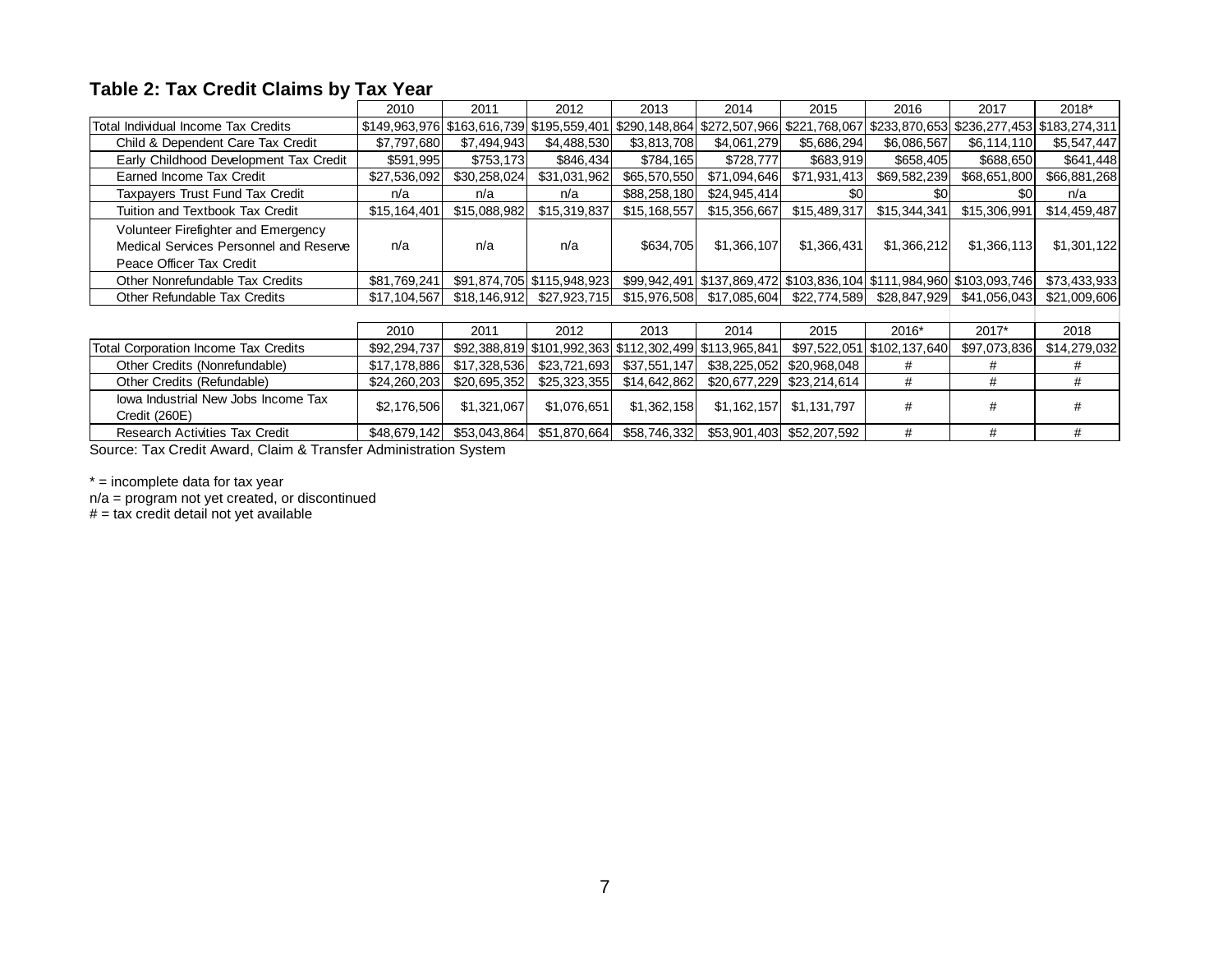|          |                   |                      |                   | Tax Type           |                    |             |              |               |
|----------|-------------------|----------------------|-------------------|--------------------|--------------------|-------------|--------------|---------------|
| Tax Year | Corporation       | <b>Franchise Tax</b> | Individual        | Insurance          | <b>Moneys and</b>  | Replacement | Sales & Use  | Total         |
|          | <b>Income Tax</b> |                      | <b>Income Tax</b> | <b>Premium Tax</b> | <b>Credits Tax</b> | Tax         | <b>Taxes</b> |               |
| 2006     | \$19,183,855      | \$717,169            | \$89,878,451      | \$3,282,851        | \$0                | \$0         | \$0          | \$113,062,326 |
| 2007     | \$23,615,704      | \$632,919            | \$71,702,645      | \$1,981,714        | \$0                | \$0         | \$0          | \$97,932,982  |
| 2008     | \$21,123,398      | \$4,002,099          | \$81,426,752      | \$4,436,085        | \$0                | \$0         | \$241,264    | \$111,229,598 |
| 2009     | \$27,497,577      | \$1,072,601          | \$71,645,090      | \$13,718,892       | \$0                | \$516,821   | \$0          | \$114,450,981 |
| 2010     | \$19,355,392      | \$3,123,320          | \$81,769,241      | \$4,016,374        | \$0                | \$726,025   | \$0          | \$108,990,352 |
| 2011     | \$18,649,603      | \$2,194,248          | \$91,874,705      | \$9,109,119        | \$0                | \$763,797   | \$0          | \$122,591,472 |
| 2012     | \$24,798,344      | \$3,448,056          | \$115,948,923     | \$5,874,008        | \$0                | \$791,633   | \$54,732     | \$150,915,696 |
| 2013     | \$38,913,305      | \$3,368,541          | \$90,456,344      | \$6,483,552        | \$0                | \$780,983   | \$126,338    | \$140,129,063 |
| 2014     | \$39,387,209      | \$4,463,110          | \$125,571,264     | \$6,050,833        | \$268,002          | \$837,557   | \$487,649    | \$177,065,624 |
| 2015     | \$22,099,845      | \$4,929,173          | \$106,236,448     | \$7,204,062        | \$216,803          | \$789,564   | \$385,532    | \$141,861,427 |

#### **Table 3: Nonrefundable Tax Credit Claims from IA 148**

Source: Tax Credit Award, Claim & Transfer Administration System

Data is provided for all tax years where IA 148 data collection is completed; ongoing verification and corrections as well as new claims on amended returns may result in future changes to these numbers.

#### **Table 4: Refundable Tax Credit Claims from IA 148**

|          |                   |               |                   | Tax Type           |                    |             |             |               |
|----------|-------------------|---------------|-------------------|--------------------|--------------------|-------------|-------------|---------------|
| Tax Year | Corporation       | Franchise Tax | Individual        | <b>Insurance</b>   | <b>Moneys and</b>  | Replacement | Sales & Use | <b>Total</b>  |
|          | <b>Income Tax</b> |               | <b>Income Tax</b> | <b>Premium Tax</b> | <b>Credits Tax</b> | Tax         | Taxes       |               |
| 2006     | \$55,311,861      | \$0           | \$7,859,851       | \$0                | \$0                | \$0         | \$0         | \$63,171,712  |
| 2007     | \$67,255,449      | \$3,762,902   | \$10,988,951      | \$3,833,435        | \$0                | \$23,090    | \$0         | \$85,863,827  |
| 2008     | \$61,562,707      | \$4,357,967   | \$13,407,178      | \$4,433,454        | \$0                | \$0         | \$0         | \$83,761,306  |
| 2009     | \$56,136,025      | \$2,347,749   | \$14,245,532      | \$1,771,058        | \$0                | \$0         | \$0         | \$74,500,364  |
| 2010     | \$72,939,345      | \$9,899,916   | \$17,104,567      | \$2,353,410        | \$0                | \$0         | \$0         | \$102,297,238 |
| 2011     | \$73,739,216      | \$4,522,792   | \$18,146,912      | \$131,286          | \$0                | \$0         | \$0         | \$96,540,206  |
| 2012     | \$77,194,019      | \$11,057,276  | \$27,923,715      | \$2,118,789        | \$0                | \$0         | \$0         | \$118,293,799 |
| 2013     | \$73,389,194      | \$10,248,752  | \$24,348,958      | \$1,700,232        | \$0                | \$0         | \$0         | \$109,687,136 |
| 2014     | \$74,578,632      | \$9,411,004   | \$30,358,542      | \$1,343,225        | \$0                | \$0         | \$0         | \$115,691,403 |
| 2015     | \$75,422,206      | \$14,910,335  | \$40,076,217      | \$0                | \$0                | \$0         | \$0         | \$130,408,758 |

Source: Tax Credit Award, Claim & Transfer Administration System

Data is provided for all tax years where IA 148 data collection is completed; ongoing verification and corrections as well as new claims on amended returns may result in future changes to these numbers.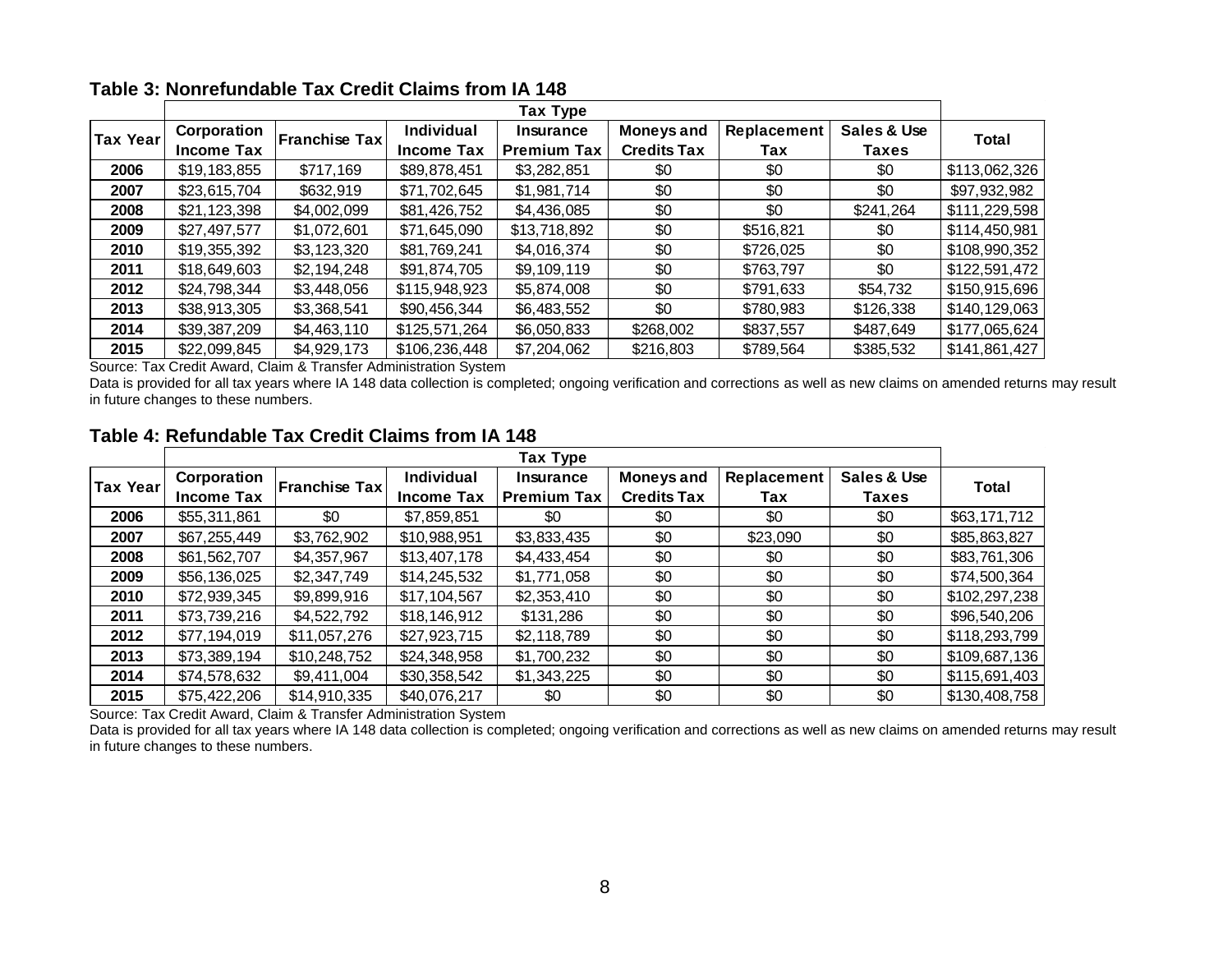|             | <b>Enterprise</b><br>Zone | Housing-<br><b>Enterprise</b><br>Zone | New Jobs &<br><b>Income</b><br>Program | <b>New Capital</b><br>Investment<br>Program | High<br>Quality<br><b>Jobs</b><br>Program | <b>Workforce</b><br>Housing<br>Program | <b>Total</b><br><b>Refunds</b> |
|-------------|---------------------------|---------------------------------------|----------------------------------------|---------------------------------------------|-------------------------------------------|----------------------------------------|--------------------------------|
| FY 2000     | \$104,215                 | \$87,481                              |                                        |                                             |                                           |                                        | \$191,696                      |
| FY 2001     | \$445,591                 | \$173,764                             | \$893,857                              |                                             |                                           |                                        | \$1,513,212                    |
| FY 2002     | \$801,155                 | \$211,117                             | \$29,379                               |                                             |                                           |                                        | \$1,041,651                    |
| FY 2003     | \$2,125,799               | \$313,133                             | \$429,977                              |                                             |                                           |                                        | \$2,868,909                    |
| FY 2004     | \$405,761                 | \$505,189                             | \$742,304                              |                                             |                                           |                                        | \$1,653,254                    |
| FY 2005     | \$693,913                 | \$751,334                             | \$452,683                              | \$70,059                                    |                                           |                                        | \$1,967,989                    |
| FY 2006     | \$459,136                 | \$1,217,679                           | \$366,294                              | \$956,529                                   | \$0                                       |                                        | \$2,999,638                    |
| FY 2007     | \$425,907                 | \$1,880,069                           | \$1,526,798                            | \$4,119,842                                 | \$0                                       |                                        | \$7,952,616                    |
| FY 2008     | \$2,038,470               | \$1,242,233                           | \$1,443,810                            | \$163,136                                   | \$2,856,991                               |                                        | \$7,744,640                    |
| FY 2009     | \$2,674,067               | \$1,424,279                           | \$0                                    | \$0                                         | \$2,580,652                               |                                        | \$6,678,998                    |
| FY 2010     | \$912,514                 | \$1,212,217                           | \$20,497                               | \$0                                         | \$5,700,745                               |                                        | \$7,845,973                    |
| FY 2011     | \$638,690                 | \$2,661,732                           | \$0                                    | \$0                                         | \$1,946,981                               |                                        | \$5,247,403                    |
| FY 2012     | \$323,150                 | \$1,419,714                           | \$0                                    | \$0                                         | \$392,767                                 |                                        | \$2,135,631                    |
| FY 2013     | \$4,345,177               | \$1,959,555                           | \$0                                    | \$0                                         | \$3,325,099                               |                                        | \$9,629,831                    |
| FY 2014     | \$383,675                 | \$779,973                             | \$0                                    | \$0                                         | \$2,582,612                               |                                        | \$3,746,260                    |
| FY 2015     | \$2,507,415               | \$4,033,112                           | \$0                                    | \$0                                         | \$14,801,323                              |                                        | \$21,341,850                   |
| FY 2016     | \$217,660                 | \$2,850,256                           | \$0                                    | \$0                                         | \$13,267,765                              |                                        | \$16,335,681                   |
| FY 2017     | \$2,505,357               | \$2,930,152                           | \$0                                    | \$0                                         | \$15,158,447                              | \$243,478                              | \$20,837,434                   |
| FY 2018     | \$1,013,364               | \$1,629,495                           | \$0                                    | \$0                                         | \$20,370,698                              | \$3,074,266                            | \$26,087,823                   |
| FY 2019     | \$0                       | \$1,141,474                           | \$0                                    | \$0                                         | \$24,474,025                              | \$2,503,049                            | \$28,118,548                   |
| FY 2020 YTD | \$0                       | \$0                                   | \$0                                    | \$0                                         | \$441,819                                 | \$279,753                              | \$721,572                      |

# **Table 5: Sales and Use Tax Refunds by Tax Credit Program by Fiscal Year**

Refunds are reported on an accrual basis

Source: IDR Data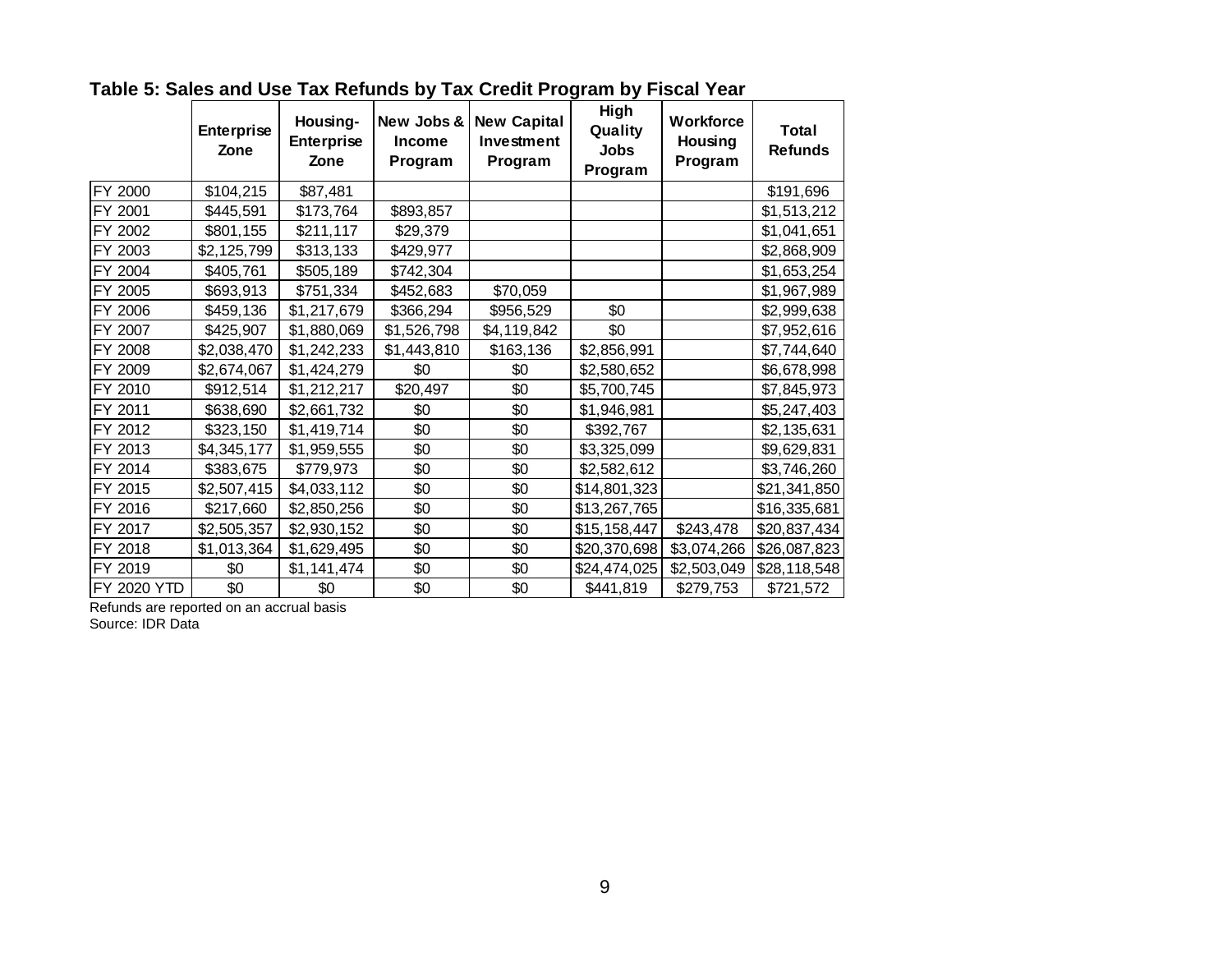| Quarter            | Number of<br><b>Claims</b> | <b>Total Tax</b><br><b>Credit Claims</b> | <b>New Jobs Tax</b><br>Credit (260E) | <b>Supplemental New</b><br><b>Jobs Tax Credit</b> | <b>Targeted Jobs</b><br><b>Tax Credit</b> | <b>ACE Tax</b><br><b>Credit</b> |
|--------------------|----------------------------|------------------------------------------|--------------------------------------|---------------------------------------------------|-------------------------------------------|---------------------------------|
| 9/30/2014          | 658                        | \$12,582,100                             | \$6,996,344                          | \$3,728,937                                       | \$966,571                                 | \$890,248                       |
| 12/31/2014         | 642                        | \$12,870,629                             | \$7,290,569                          | \$3,487,936                                       | \$1,253,396                               | \$838,728                       |
| 3/31/2015          | 640                        | \$13,463,575                             | \$7,555,306                          | \$3,746,667                                       | \$1,000,054                               | \$1,161,548                     |
| 6/30/2015          | 659                        | \$12,092,201                             | \$6,517,834                          | \$3,222,047                                       | \$1,108,558                               | \$1,243,762                     |
| 9/30/2015          | 642                        | \$12,000,842                             | \$6,642,269                          | \$3,076,407                                       | \$1,068,969                               | \$1,213,197                     |
| 12/31/2015         | 639                        | \$12,750,375                             | \$7,000,195                          | \$3,189,922                                       | \$1,338,590                               | \$1,221,668                     |
| 3/31/2016          | 645                        | \$12,170,849                             | \$6,507,147                          | \$3,547,887                                       | \$1,170,612                               | \$945,203                       |
| 6/30/2016          | 636                        | \$11,773,715                             | \$5,947,916                          | \$3,335,989                                       | \$1,512,563                               | \$977,247                       |
| 9/30/2016          | 622                        | \$12,608,201                             | \$6,415,542                          | \$3,678,830                                       | \$1,269,200                               | \$1,244,629                     |
| 12/31/2016         | 609                        | \$11,782,526                             | \$6,279,303                          | \$3,268,582                                       | \$1,193,431                               | \$1,041,210                     |
| 3/31/2017          | 603                        | \$11,476,226                             | \$6,036,638                          | \$3,418,380                                       | \$1,246,296                               | \$774,912                       |
| 6/30/2017          | 598                        | \$11,489,865                             | \$5,898,777                          | \$3,330,979                                       | \$1,111,979                               | \$1,148,130                     |
| 9/30/2017          | 581                        | \$11,526,854                             | \$5,509,700                          | \$3,544,536                                       | \$1,189,317                               | \$1,283,301                     |
| 12/31/2017         | 585                        | \$12,290,803                             | \$6,530,052                          | \$3,689,644                                       | \$1,207,041                               | \$864,066                       |
| 3/31/2018          | 578                        | \$11,333,740                             | \$5,588,687                          | \$3,472,522                                       | \$1,254,819                               | \$1,017,712                     |
| 6/30/2018          | 576                        | \$11,276,647                             | \$5,654,344                          | \$3,273,984                                       | \$1,291,343                               | \$1,056,976                     |
| 9/30/2018          | 549                        | \$11,314,662                             | \$5,677,060                          | \$3,197,444                                       | \$1,108,446                               | \$1,331,712                     |
| 12/31/2018         | 436                        | \$8,833,928                              | \$4,572,846                          | \$2,670,224                                       | \$912,339                                 | \$678,519                       |
| 3/31/2019          | 529                        | \$11,065,169                             | \$5,568,462                          | \$3,289,740                                       | \$1,309,558                               | \$897,409                       |
| 6/30/2019          | 504                        | \$10,749,351                             | \$5,676,191                          | \$3,121,743                                       | \$974,436                                 | \$976,981                       |
|                    |                            |                                          |                                      |                                                   |                                           |                                 |
| FY 2015            | 2,599                      | \$51,008,505                             | \$28,360,053                         | \$14,185,587                                      | \$4,328,579                               | \$4,134,286                     |
| FY 2016            | 2,562                      | \$48,695,781                             | \$26,097,527                         | \$13,150,205                                      | \$5,090,734                               | \$4,357,315                     |
| FY 2017            | 2,432                      | \$47,356,818                             | \$24,630,260                         | \$13,696,771                                      | \$4,820,906                               | \$4,208,881                     |
| FY 2018            | 2,320                      | \$46,428,044                             | \$23,282,783                         | \$13,980,686                                      | \$4,942,520                               | \$4,222,055                     |
| FY 2019            | 2,018                      | \$41,963,110                             | \$21,494,559                         | \$12,279,151                                      | \$4,304,779                               | \$3,884,621                     |
|                    |                            |                                          |                                      |                                                   |                                           |                                 |
| CY 2015            | 2,580                      | \$50,306,993                             | \$27,715,604                         | \$13,235,043                                      | \$4,516,171                               | \$4,840,175                     |
| CY 2016            | 2,512                      | \$48,335,291                             | \$25,149,908                         | \$13,831,288                                      | \$5,145,806                               | \$4,208,289                     |
| CY 2017            | 2,367                      | \$46,783,748                             | \$23,975,167                         | \$13,983,539                                      | \$4,754,633                               | \$4,070,409                     |
| CY 2018            | 2,139                      | \$42,758,977                             | \$21,492,937                         | \$12,614,174                                      | \$4,566,947                               | \$4,084,919                     |
| <b>YTD CY 2019</b> | 1,033                      | \$21,814,520                             | \$11,244,653                         | \$6,411,483                                       | \$2,283,994                               | \$1,874,390                     |

## **Table 6: Withholding Tax Credits Claimed by Quarter**

Source: IDR withholding returns data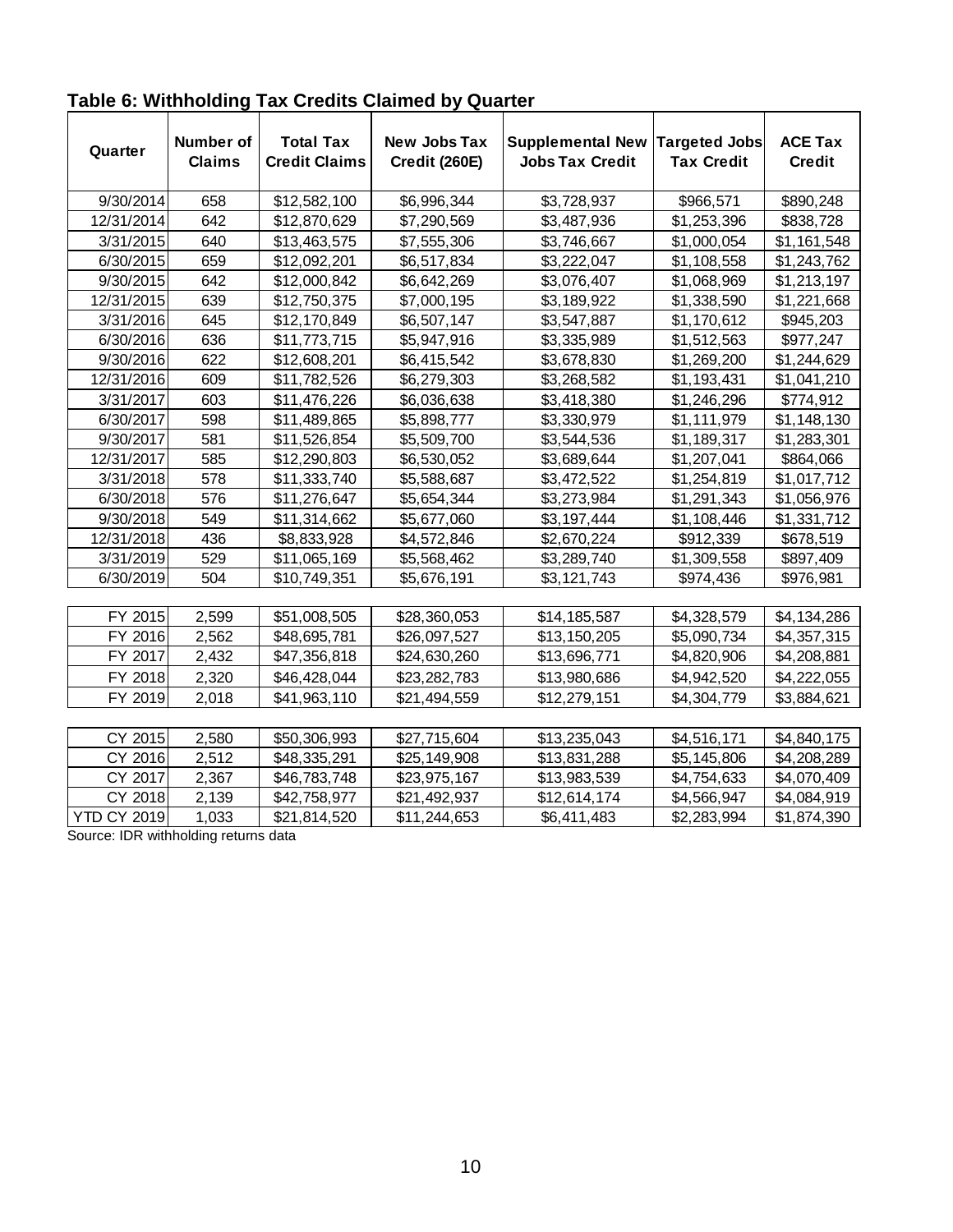

## **Figure 1: Withholding Tax Credit Claims by Quarter**

#### **Table 7: Iowa Industrial New Jobs Training Program (260E) Award and Claim Information**

|         | 260E Withholding       | 260E and Supplemental Credit  | New Jobs Income          | Total 260E Withholding and |
|---------|------------------------|-------------------------------|--------------------------|----------------------------|
|         | <b>Credits Awarded</b> | Claims on Withholding Returns | <b>Tax Credit Claims</b> | Income Tax Credit Claims   |
| FY 2001 | \$38,567,500           | n/a                           | n/a                      |                            |
| FY 2002 | \$36,465,750           | n/a                           | n/a                      |                            |
| FY 2003 | \$26,705,000           | n/a                           | n/a                      |                            |
| FY 2004 | \$26,746,500           | n/a                           | n/a                      |                            |
| FY 2005 | \$51,995,000           | n/a                           | n/a                      |                            |
| FY 2006 | \$40,280,000           | \$29,928,649                  | n/a                      |                            |
| FY 2007 | \$60,110,000           | \$42,996,886                  | \$4,473,924              | \$47,470,810               |
| FY 2008 | \$59,050,000           | \$47,507,655                  | \$4,627,118              | \$52,134,773               |
| FY 2009 | \$48,925,000           | \$47,189,017                  | \$4,403,826              | \$51,592,843               |
| FY 2010 | \$32,065,000           | \$47,526,601                  | \$3,068,471              | \$50,595,072               |
| FY 2011 | \$40,755,000           | \$45,892,441                  | \$2,355,421              | \$48,247,862               |
| FY 2012 | \$48,500,000           | \$48,660,167                  | \$2,618,095              | \$51,278,262               |
| FY 2013 | \$35,655,727           | \$43,488,612                  | \$3,325,110              | \$46,813,722               |
| FY 2014 | \$38,667,132           | \$42,602,821                  | \$2,017,380              | \$44,620,201               |
| FY 2015 | \$39,860,995           | \$42,545,640                  | \$1,623,321              | \$44,168,961               |
| FY 2016 | \$40,285,007           | \$39,247,732                  | \$2,300,085              | \$41,547,817               |
| FY 2017 | \$38,167,000           | \$38,327,031                  | \$2,884,581              | \$41,211,612               |
| FY 2018 | \$44,600,000           | \$37,263,469                  | \$1,706,952              | \$38,970,421               |
| FY 2019 | \$37,985,000           | \$33,773,710                  | \$1,397,674              | \$35,171,384               |

Source: IDR data and data reported by the Iowa Economic Development Authority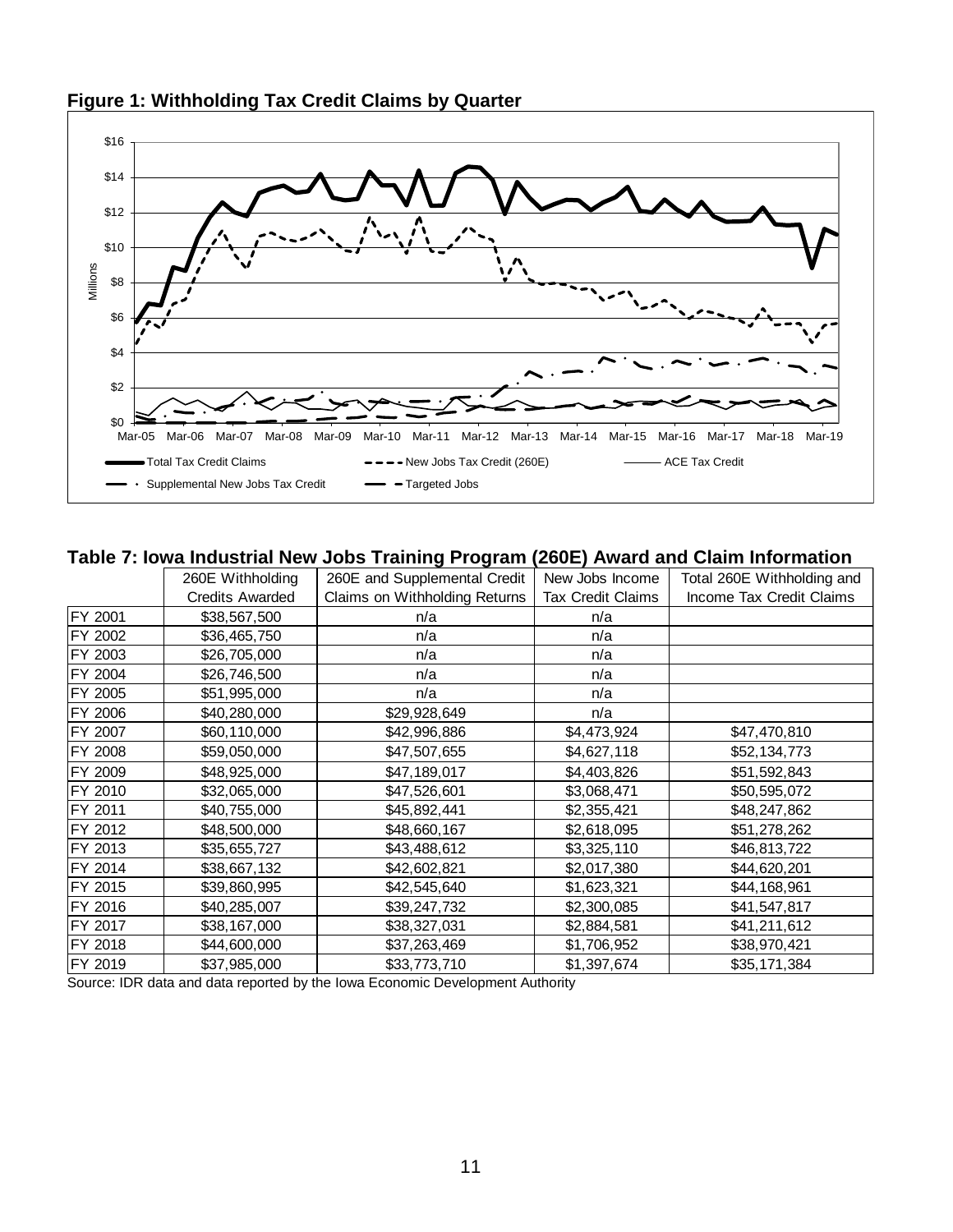#### **Table 8: Tax Credit Contingent Liabilities Projection**

| <b>Table 8: Tax Credit Contingent Liabilities Projection</b>    |              |              |              |                                                               |               |               |               |               |  |
|-----------------------------------------------------------------|--------------|--------------|--------------|---------------------------------------------------------------|---------------|---------------|---------------|---------------|--|
|                                                                 |              | History*     |              | Forecast                                                      |               |               |               |               |  |
| <b>Capped Programs</b>                                          | FY 2017      | FY 2018      | FY 2019      | FY 2020                                                       | FY 2021       | FY 2022       | FY 2023       | FY 2024       |  |
| Accelerated Career Education Tax Credit <sup>2</sup>            | \$4,208,881  | \$4,222,055  | \$3,884,621  | \$5,400,000                                                   | \$5,400,000   | \$5,400,000   | \$5,400,000   | \$5,400,000   |  |
| Assistive Device Tax Credit <sup>3</sup>                        | \$0          | \$0          | \$0          | \$0                                                           | \$0           | \$0           | \$0           | \$0           |  |
| Beginning Farmer Tax Credit <sup>4</sup>                        | \$5,001,777  | \$5,041,288  | \$4,111,294  | \$9,979,440                                                   | \$11,313,180  | \$12,499,002  | \$13,070,249  | \$13,161,586  |  |
| Custom Farming Contract Tax Credit <sup>5</sup>                 | \$62,336     | \$103,516    | \$27,346     | \$40,398                                                      | \$22,867      | \$6,472       | \$7,096       | \$7,096       |  |
| Endow Iowa Tax Credit <sup>4</sup>                              | \$4,200,273  | \$5,915,616  | \$5,117,329  | \$6,554,309                                                   | \$6,800,285   | \$7,097,341   | \$6,430,968   | \$6,907,972   |  |
| Enterprise Zone Program <sup>4</sup>                            | \$6,908,383  | \$4,803,597  | \$2,165,243  | \$11,051,440                                                  | \$6,418,275   | \$5,846,478   | \$5,062,356   | \$1,550,705   |  |
| Enterprise Zone Program - Housing Component <sup>6</sup>        | \$10,305,569 | \$8,004,172  | \$7,183,593  | \$18,550,546                                                  | \$10,473,062  | \$1,981,895   | \$1,192,499   | \$0           |  |
| High Quality Jobs Program <sup>4</sup>                          | \$33,007,750 | \$37,089,425 | \$35,998,214 | \$78,708,070                                                  | \$92,444,278  | \$90,975,908  | \$89,634,547  | \$102,037,053 |  |
| Historic Preservation Tax Credit <sup>4</sup>                   | \$43,540,191 | \$60,239,484 | \$36,436,110 | \$55,040,261                                                  | \$52,333,476  | \$48,148,301  | \$43,136,926  | \$44,644,121  |  |
| Redevelopment Tax Credit'                                       | \$2,917,848  | \$5,133,977  | \$8,488,485  | \$7,337,459                                                   | \$14,700,237  | \$13,791,729  | \$11,752,715  | \$11,591,191  |  |
| Renewable Chemical Production Tax Credit Program <sup>7</sup>   | \$0          | \$0          | \$0          | \$306,956                                                     | \$2,727,832   | \$7,925,502   | \$10,497,995  | \$12,520,709  |  |
| Renewable Energy Tax Credit <sup>4</sup>                        | \$4,645,219  | \$3,729,774  | \$4,823,190  | \$5,534,174                                                   | \$6,471,053   | \$6,462,975   | \$5,784,792   | \$5,068,735   |  |
| School Tuition Organization Tax Credit <sup>4</sup>             | \$11,179,168 | \$11,800,936 | \$10,377,261 | \$13,800,222                                                  | \$15,109,053  | \$15,326,521  | \$15,148,534  | \$14,973,664  |  |
| Solar Energy System Tax Credit <sup>4</sup>                     | \$3,862,473  | \$4,008,732  | \$4,084,497  | \$4,096,337                                                   | \$4,251,717   | \$4,417,857   | \$2,357,463   | \$1,657,587   |  |
| Venture Capital Tax Credit - Innovation Fund <sup>7</sup>       | \$1,153,391  | \$825,696    | \$1,157,040  | \$1,931,714                                                   | \$3,479,386   | \$5,595,554   | \$6,615,453   | \$6,808,776   |  |
| Venture Capital Tax Credit - Iowa Fund of Funds <sup>8</sup>    | \$621,489    | \$0          | \$0          | \$56,860                                                      | \$0           | \$0           | \$0           | \$0           |  |
| Venture Capital Tax Credit - Qualifying Business <sup>7</sup>   | \$1,771,346  | \$2,088,407  | \$1,549,794  | \$2,210,484                                                   | \$2,181,309   | \$1,985,930   | \$1,998,405   | \$1,993,596   |  |
| Venture Capital Tax Credit - Venture Capital Funds <sup>9</sup> | \$8,930      | \$0          | \$9,032      | \$2,395                                                       | \$0           | \$0           | \$0           | \$0           |  |
| Wind Energy Production Tax Credit <sup>4</sup>                  | \$1,206,421  | \$957,456    | \$3,560,105  | \$1,002,536                                                   | \$1,207,608   | \$631,368     | \$612,958     | \$532,710     |  |
| Workforce Housing Tax Incentive Program <sup>10</sup>           | \$244,355    | \$8,827,167  | \$13,208,939 | \$21,695,366                                                  | \$26,216,303  | \$26,041,840  | \$25,239,264  | \$22,708,546  |  |
| TOTAL OF CAPPED PROGRAMS                                        |              |              |              | \$134,845,800   \$162,791,298   \$142,182,093   \$243,298,968 | \$261,549,922 | \$254,134,671 | \$243,942,220 | \$251,564,047 |  |

 $2$  Estimates are based on the assumption that the full amount of the cap will be awarded and claimed each year.

<sup>3</sup> Estimates are based on information from the awarding agency and include Sales and Use Tax Refunds, Investment Tax Credits, and Corporation Tax Credit for Third Party Sales Tax. Supplemental Research Activities Tax Credit (RAC) awards are accounted for under the Supplemental RAC estimates. This program is included in the \$170 million IEDA tax credit award cap.

<sup>4</sup> Estimates are based on claim information collected from the IA 148 and the assumption that the full amount of the cap will be awarded each future year and fully claimed.

<sup>5</sup> Estimates are based on claim information collected from the IA 148 and accounts for the fact that this tax credit expired December 31, 2017.

<sup>6</sup> Estimates are based on information from the awarding agency and include Sales and Use Tax Refunds and Investment Tax Credits. This program was included in the \$170 million IEDA tax credit award cap prior to its repeal effective July 1, 2014.

 $7$  Estimates are based on claim information collected from the IA 148 and the assumption that the full amount of the cap will be awarded each future year and fully claimed. This program is included in the \$170 million IEDA tax credit award cap.

<sup>8</sup> Estimates are based on amounts verified by ICIB and claim information collected from the IA 148.

<sup>9</sup> Estimates are based on claim information collected from the IA 148 and the elimination of the program.

<sup>10</sup> Estimates are based on actual award allocations, estimated timing based on information received from the awarding agency, and include Investment Tax Credits and Sales and Use Tax Refunds. This program is included in the \$170 million IEDA tax credit award cap.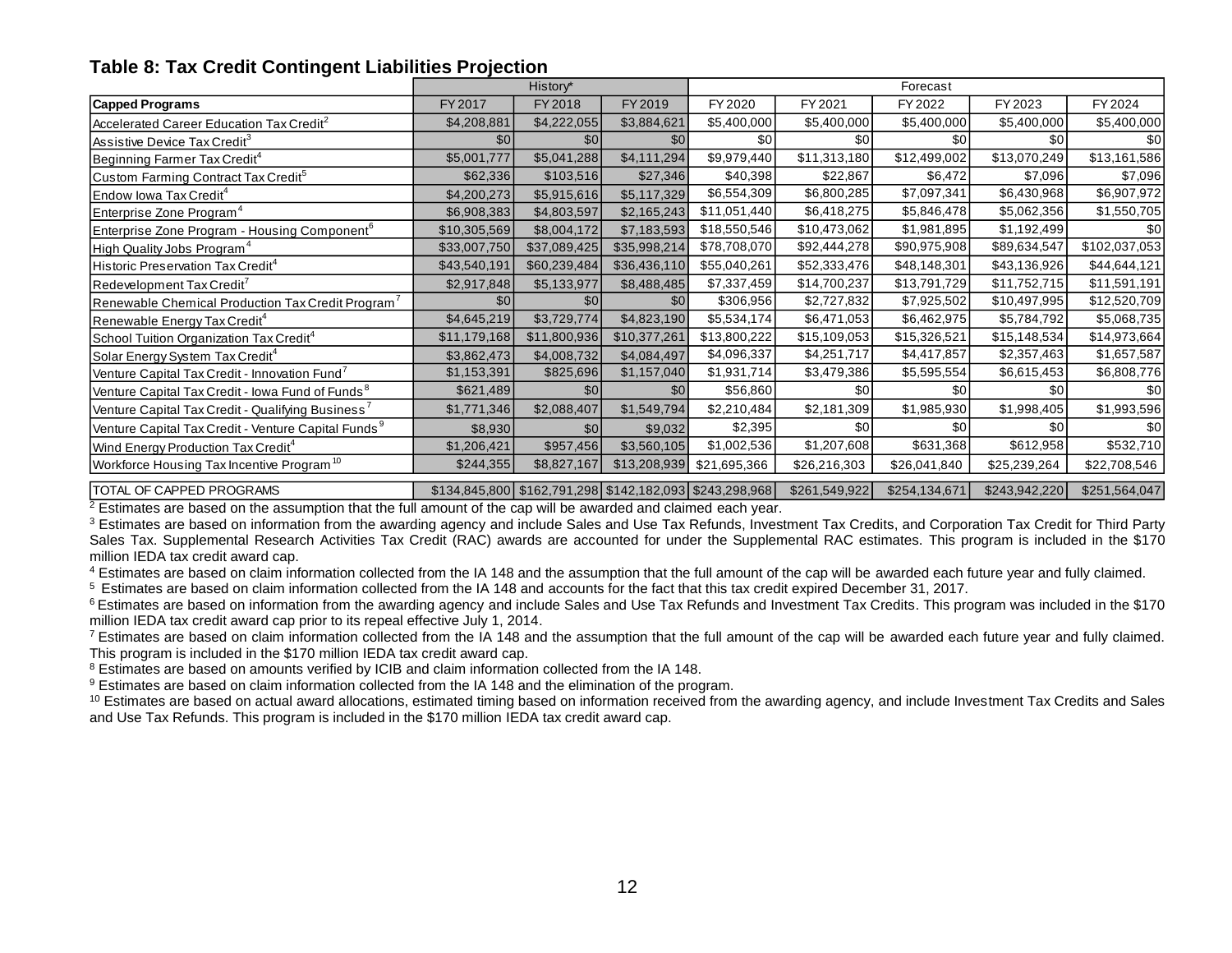#### **Table 8 Continued: Tax Credit Contingent Liabilities Projection**

|                                                               |              | History*                                                |              |              |               | Forecast      |               |               |
|---------------------------------------------------------------|--------------|---------------------------------------------------------|--------------|--------------|---------------|---------------|---------------|---------------|
| Uncapped Programs                                             | FY 2017      | FY 2018                                                 | FY 2019      | FY 2020      | FY 2021       | FY 2022       | FY 2023       | FY 2024       |
| Adoption Tax Credit <sup>11</sup>                             | \$634,477    | \$970,432                                               | \$966,532    | \$1,325,077  | \$1,369,791   | \$1,410,885   | \$1,453,211   | \$1,496,807   |
| Biodiesel Blended Fuel Tax Credit <sup>12</sup>               | \$17,710,814 | \$18,285,151                                            | \$17,226,787 | \$21,658,148 | \$22,135,626  | \$22,497,340  | \$22,785,202  | \$23,048,125  |
| Charitable Conservation Contribution Tax Credit <sup>13</sup> | \$834,373    | \$708,914                                               | \$836,196    | \$867,115    | \$881,595     | \$891,913     | \$909,423     | \$949,304     |
| Child & Dependent Care Tax Credit <sup>14</sup>               | \$6,086,567  | \$6,114,110                                             | \$5,547,447  | \$7,023,996  | \$7,149,087   | \$7,199,180   | \$8,395,717   | \$12,193,598  |
| <b>E15 Plus Gasoline Promotion Tax Credit<sup>12</sup></b>    | \$166,228    | \$1,003,283                                             | \$1,462,264  | \$2,968,542  | \$3,944,402   | \$4,236,868   | \$4,645,688   | \$5,037,418   |
| <b>E85 Gasoline Promotion Tax Credit<sup>12</sup></b>         | \$2,089,137  | \$2,542,567                                             | \$2,529,710  | \$3,275,253  | \$3,508,578   | \$3,732,120   | \$3,931,915   | \$4,194,494   |
| Early Childhood Development Tax Credit <sup>14</sup>          | \$658,405    | \$688,650                                               | \$641,448    | \$707,344    | \$731,668     | \$752,846     | \$772,207     | \$814,663     |
| Earned Income Tax Credit <sup>14</sup>                        | \$69,582,239 | \$68,651,800                                            | \$66,881,268 | \$71,204,377 | \$69,792,221  | \$70,893,952  | \$71,880,635  | \$72,761,362  |
| Ethanol Promotion Tax Credit <sup>12</sup>                    | \$1,470,088  | \$856,007                                               | \$650,278    | \$1,244,959  | \$1,005,947   | \$665,163     | \$65,080      | \$10,913      |
| Farm to Food Donation Tax Credit <sup>15</sup>                | \$9,029      | \$12,387                                                | \$17,187     | \$30,155     | \$35,128      | \$40,807      | \$47,062      | \$54,212      |
| Geothermal Heat Pump Tax Credit <sup>16</sup>                 | \$2,219,724  | \$529,863                                               | \$190,891    | \$890,293    | \$994,039     | \$1,015,526   | \$1,028,288   | \$246,854     |
| Geothermal Tax Credit <sup>17</sup>                           | \$0          | \$319,344                                               | \$1,106,207  | \$146,074    | \$34,625      | \$9,400       | \$9,400       | \$9,400       |
| lowa Industrial New Job Training Program (260E) <sup>18</sup> | \$41,211,612 | \$38,970,421                                            | \$35,171,384 | \$42,227,727 | \$42,985,469  | \$43,341,500  | \$43,538,272  | \$43,678,483  |
| New Capital Investment Program <sup>19</sup>                  | \$2,107      | \$1,102                                                 | \$1,608      | \$0          | \$0           | \$0           | \$0           | \$0           |
| New Jobs and Income Program <sup>19</sup>                     | \$8,093      | \$3,096                                                 | \$0          | \$0          | \$0           | \$0           | \$0           | \$0           |
| Research Activities Tax Credit <sup>20</sup>                  | \$65,212,911 | \$71,778,795                                            | \$74,783,288 | \$76,713,861 | \$76,478,231  | \$75,191,045  | \$78,684,401  | \$82,340,057  |
| Supplemental Research Activities Tax Credit <sup>21</sup>     | \$7,457,909  | \$3,386,555                                             | \$2,591,863  | \$1,221,047  | \$3,970,432   | \$8,273,637   | \$9,877,732   | \$10,734,504  |
| Targeted Jobs Tax Credit from Withholding <sup>22</sup>       | \$5,474,444  | \$5,533,920                                             | \$4,505,272  | \$10,316,109 | \$6,662,656   | \$5,300,485   | \$2,539,723   | \$2,455,081   |
| Tuition and Textbook Tax Credit <sup>14</sup>                 | \$15,344,341 | \$15,306,991                                            | \$14,459,487 | \$15,163,793 | \$15,179,180  | \$15,224,611  | \$15,253,080  | \$15,151,750  |
| Volunteer Firefighter and Emergency Medical Services          |              |                                                         | \$1,301,122  |              | \$1,320,177   | \$1,324,775   |               |               |
| Personnel and Reserve Peace Officer Tax Credit <sup>14</sup>  | \$1,366,212  | \$1,366,113                                             |              | \$1,318,141  |               |               | \$1,330,837   | \$1,311,481   |
| TOTAL OF UNCAPPED PROGRAMS                                    |              | \$237,538,710 \$237,029,501 \$230,870,239 \$258,302,011 |              |              | \$258,178,852 | \$262,002,051 | \$267,147,873 | \$276,488,505 |
| <b>TOTAL OF ALL PROGRAMS</b>                                  |              | \$372,384,510 \$399,820,799 \$373,052,332 \$501,600,980 |              |              | \$519,728,774 | \$516,136,722 | \$511,090,092 | \$528,052,553 |

\* The history portion of the table is based on actual claims made by taxpayers; the numbers will not match the amount of awards issued. Values for FY 2017 through 2019 are actual claim numbers, but may increase as additional tax credit claims are verified.

<sup>11</sup> Estimates are based on actual claim information and assumed growth rates in future years.

 $12$  Estimates are based on claim information collected from the IA 148 and forecasted future claims based on the Retailers Annual Fuel Gallons Report for 2018.

<sup>13</sup> Estimates are based on claim information collected from the IA 148 and the average new claims from tax years 2008 through 2016 to estimate future new claims.

<sup>14</sup> Estimates are based on the IDR individual income tax micro model.

<sup>15</sup> Estimates are based on claim information collected from the IA 148 and forecasted awards based on historical awards.

<sup>16</sup> Estimates are based on claim information collected from the IA 148, the expiration of the tax credit effective December 31, 2016, and the reinstatement of the credit in 2019 as a \$1 million capped credit.

<sup>17</sup> Estimates are based on the Fiscal Note for HF 2468, 2016 Legislative session and the repeal of the tax credit effective December 31, 2018.

<sup>18</sup> Estimates are based on the assumption that withholding tax credit awards are claimed against withholding tax equally over eight years. The income tax credit estimates are based on historical claims from the IA 148.

<sup>19</sup> Estimates are based on claim information from the IA 148. This program ended July 1, 2005, no further claims are expected.

 $^{20}$  Estimates are based on claim information collected from the IA 148, forecasted future claims based on the compound annual growth rate from past claims, and changes to eligibility effective beginning in tax year 2017 made in SF 2417, 2018 Legislative session.

<sup>21</sup> Estimates account for IEDA capping the amount of Supplemental RAC that can be claimed and changes to the credit calculation based on corporate gross revenues. The credit is included in the \$170 million IEDA tax credit cap.

 $^{22}$  Estimates are based on claim information collected from withholding returns and new awards are forecasted to equal average new awards from tax years 2007 through 2016. This program will expire June 30, 2021.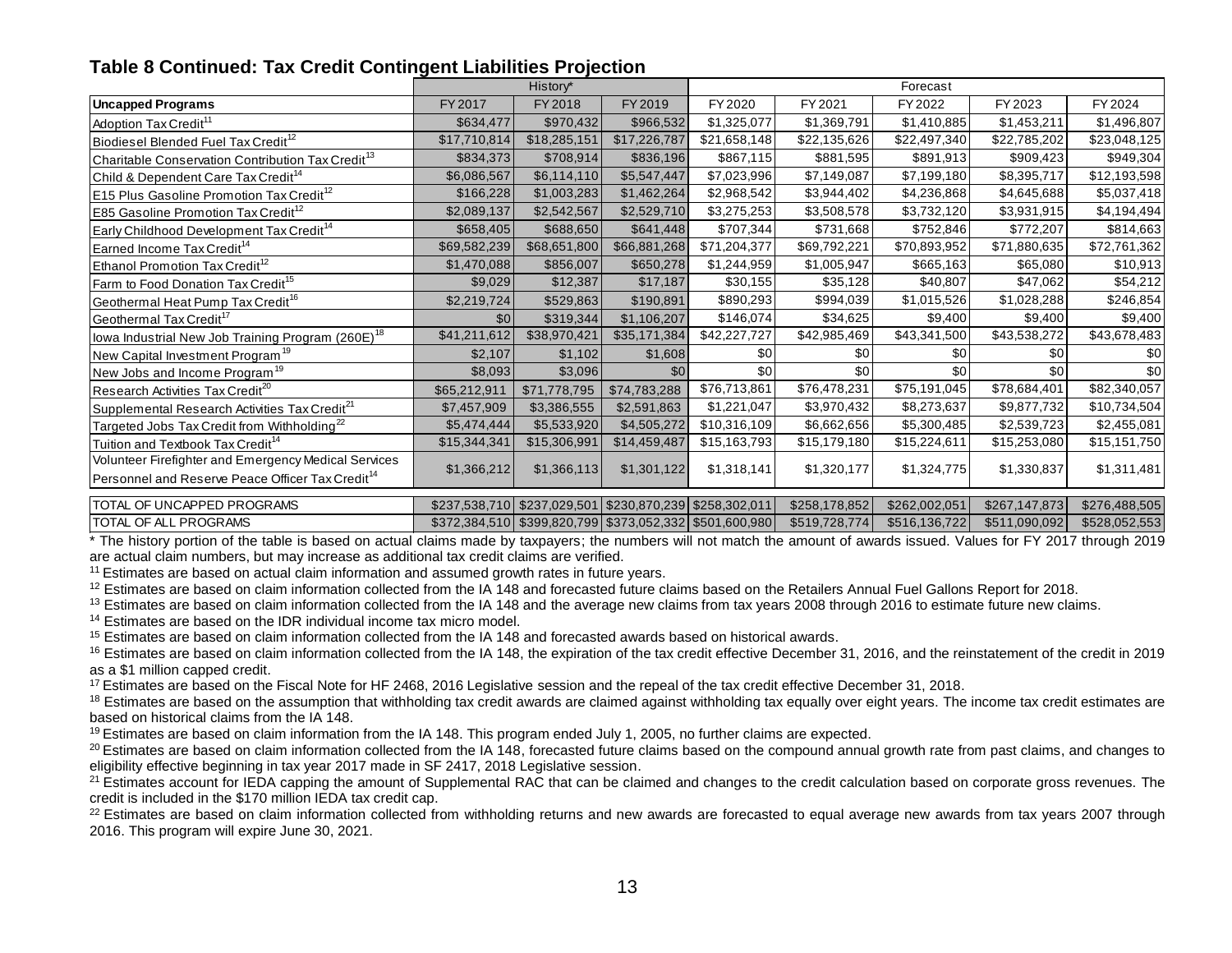#### **Table 9: Tax Credit Expected Claims Projection**

| <b>Table 9: Tax Credit Expected Claims Projection</b>           |               |               |               |               |               |               |               |               |  |
|-----------------------------------------------------------------|---------------|---------------|---------------|---------------|---------------|---------------|---------------|---------------|--|
|                                                                 |               | History*      |               | Forecast      |               |               |               |               |  |
| <b>Capped Programs</b>                                          | FY 2017       | FY 2018       | FY 2019       | FY 2020       | FY 2021       | FY 2022       | FY 2023       | FY 2024       |  |
| Accelerated Career Education Tax Credit <sup>23</sup>           | \$4,208,881   | \$4,222,055   | \$3,884,621   | \$4,092,412   | \$4,092,412   | \$4,092,412   | \$4,092,412   | \$4,092,412   |  |
| Assistive Device Tax Credit <sup>4</sup>                        | \$0           | \$0           | \$0           | \$0           | \$0           | \$0           | \$0           | \$0           |  |
| Beginning Farmer Tax Credit <sup>24</sup>                       | \$5,001,777   | \$5,041,288   | \$4,111,294   | \$6,310,347   | \$7,121,456   | \$7,515,053   | \$7,835,710   | \$8,020,709   |  |
| Custom Farming Contract Tax Credit <sup>5</sup>                 | \$62,336      | \$103,516     | \$27,346      | \$40,398      | \$22,867      | \$6,472       | \$7,096       | \$7,096       |  |
| Endow Iowa Tax Credit <sup>25</sup>                             | \$4,200,273   | \$5,915,616   | \$5,117,329   | \$5,146,319   | \$5,141,874   | \$5,141,874   | \$5,141,874   | \$5,141,874   |  |
| Enterprise Zone Program <sup>26</sup>                           | \$6,908,383   | \$4,803,597   | \$2,165,243   | \$1,782,082   | \$1,016,115   | \$826,739     | \$368,140     | \$105,903     |  |
| Enterprise Zone Program - Housing Component <sup>26</sup>       | \$10,305,569  | \$8,004,172   | \$7,183,593   | \$3,219,210   | \$1,580,507   | \$800,542     | \$345,638     | \$0           |  |
| High Quality Jobs Program <sup>24</sup>                         | \$33,007,750  | \$37,089,425  | \$35,998,214  | \$47,351,849  | \$54,955,508  | \$35,454,823  | \$31,657,151  | \$33,425,207  |  |
| Historic Preservation Tax Credit <sup>27</sup>                  | \$43,540,191  | \$60,239,484  | \$36,436,110  | \$55,040,261  | \$52,333,476  | \$48,148,301  | \$43,136,926  | \$44,644,121  |  |
| Redevelopment Tax Credit <sup>28</sup>                          | \$2,917,848   | \$5,133,977   | \$8,488,485   | \$7,124,243   | \$13,616,733  | \$12,300,219  | \$10,442,359  | \$10,275,515  |  |
| Renewable Chemical Production Tax Credit <sup>29</sup>          | \$0           | \$0           | \$0           | \$0           | \$204,637     | \$1,781,038   | \$5,034,395   | \$6,886,683   |  |
| Renewable Energy Tax Credit <sup>24</sup>                       | \$4,645,219   | \$3,729,774   | \$4,823,190   | \$5,436,754   | \$6,360,245   | \$6,366,156   | \$5,680,202   | \$4,977,091   |  |
| School Tuition Organization Tax Credit <sup>25</sup>            | \$11,179,168  | \$11,800,936  | \$10,377,261  | \$12,082,314  | \$13,672,739  | \$14,095,383  | \$14,188,520  | \$14,222,543  |  |
| Solar Energy System Tax Credit <sup>3</sup>                     | \$3,862,473   | \$4,008,732   | \$4,084,497   | \$4,096,337   | \$4,251,717   | \$4,417,857   | \$2,357,463   | \$1,657,587   |  |
| Venture Capital Tax Credit - Innovation Fund <sup>24</sup>      | \$1,153,391   | \$825,696     | \$1,157,040   | \$1,931,714   | \$1,576,720   | \$2,096,958   | \$2,689,097   | \$2,958,146   |  |
| Venture Capital Tax Credit - Iowa Fund of Funds <sup>8</sup>    | \$621,489     | \$0           | \$0           | \$56,860      | \$0           | \$0           | \$0           | \$0           |  |
| Venture Capital Tax Credit - Qualifying Business'               | \$1,771,346   | \$2,088,407   | \$1,549,794   | \$2,210,484   | \$2,181,309   | \$1,985,930   | \$1,998,405   | \$1,993,596   |  |
| Venture Capital Tax Credit - Venture Capital Funds <sup>9</sup> | \$8,930       | \$0           | \$9,032       | \$2,395       | \$0           | \$0           | \$0           | \$0           |  |
| Wind Energy Production Tax Credit <sup>24</sup>                 | \$1,206,421   | \$957,456     | \$3,560,105   | \$1,002,536   | \$1,207,608   | \$631,368     | \$612,958     | \$532,710     |  |
| Workforce Housing Tax Incentive Program <sup>25</sup>           | \$244,355     | \$8,827,167   | \$13,208,939  | \$20,985,971  | \$25,223,905  | \$24,273,170  | \$23,581,692  | \$21,317,635  |  |
| <b>TOTAL OF CAPPED PROGRAMS</b>                                 | \$134,845,800 | \$162,791,298 | \$142,182,093 | \$177,912,486 | \$194,559,829 | \$169,934,293 | \$159,170,037 | \$160,258,826 |  |

<sup>23</sup> Estimates are based on the average of historical claims.

 $24$  Estimates are based on claim information from the IA 148 and estimated future awards based on historical awards.

<sup>25</sup> Estimates are based on the expectation that less than 100 percent of awards will be claimed before expiration based on historical claims.

<sup>26</sup> Estimates are based on the program being repealed and the expectation that less than 100 percent of awards will be claimed before expiration based on historical claims.

<sup>27</sup> Estimates are based on the expectation that less that 100 percent of allocated projects will be completed and thus some projects will not ever receive awards.

<sup>28</sup> Estimates are based on the expectation that less than 100 percent of awards will be claimed before expiration based on historical claims for nonrefundable tax credit awards. It is assumed that 100 percent of the tax credit awards that are refundable, beginning in 2016, will be claimed.

<sup>29</sup> Estimates are based on the expectation that no awards will be issued for the first three years of the ten year program, but 100 percent of refundable credits will be claimed.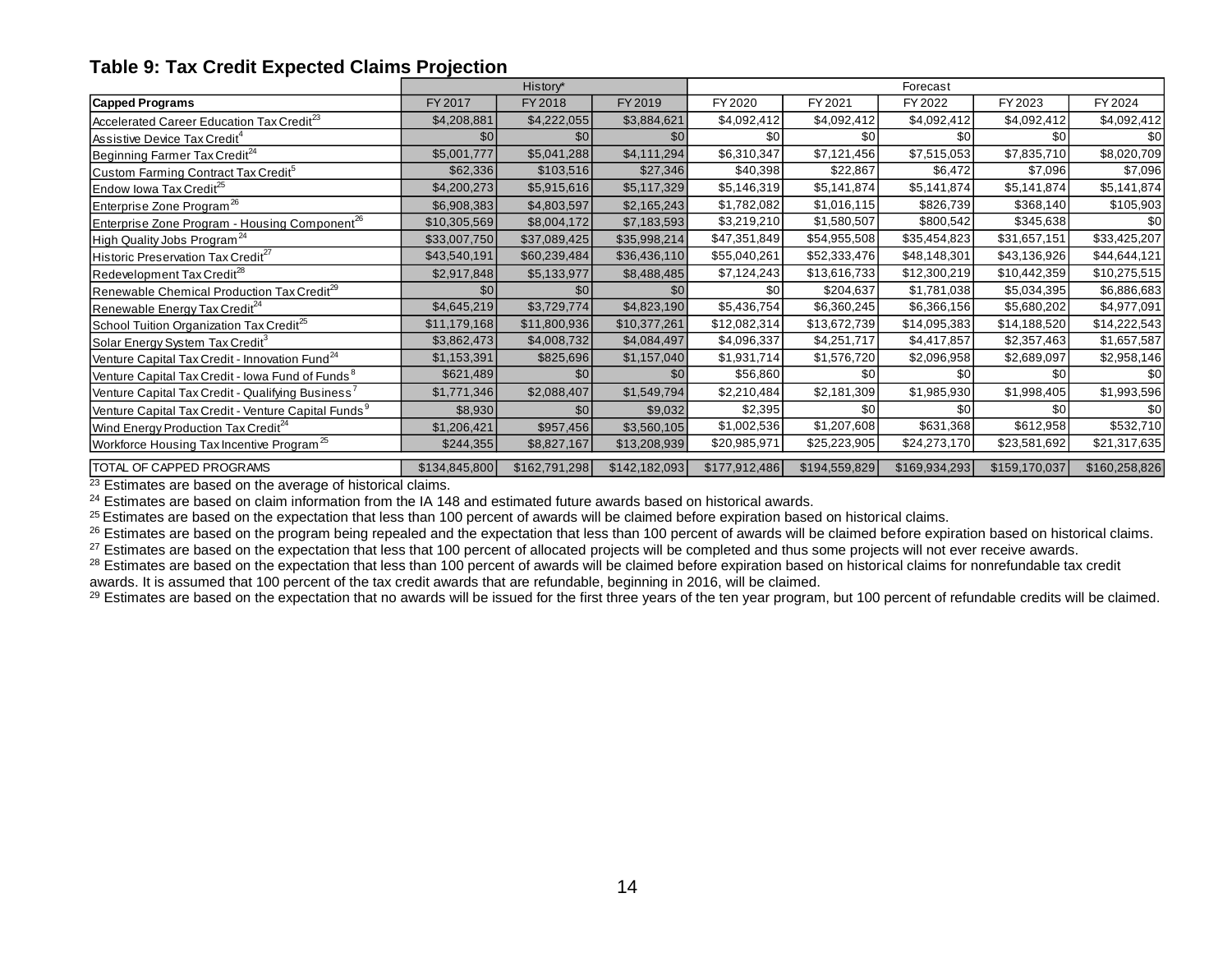## **Table 9 Continued: Tax Credit Expected Claims Projection**

|                                                               |               | History*      |               |               |               | Forecast      |               |               |
|---------------------------------------------------------------|---------------|---------------|---------------|---------------|---------------|---------------|---------------|---------------|
| Uncapped Programs                                             | FY 2017       | FY 2018       | FY 2019       | FY 2020       | FY 2021       | FY 2022       | FY 2023       | FY 2024       |
| Adoption Tax Credit <sup>11</sup>                             | \$634,477     | \$970,432     | \$966,532     | \$1,325,077   | \$1,369,791   | \$1,410,885   | \$1,453,211   | \$1,496,807   |
| Biodiesel Blended Fuel Tax Credit <sup>12</sup>               | \$17,710,814  | \$18,285,151  | \$17,226,787  | \$21,658,148  | \$22,135,626  | \$22,497,340  | \$22,785,202  | \$23,048,125  |
| Charitable Conservation Contribution Tax Credit <sup>13</sup> | \$834,373     | \$708,914     | \$836,196     | \$867,115     | \$881,595     | \$891,913     | \$909,423     | \$949,304     |
| Child & Dependent Care Tax Credit <sup>14</sup>               | \$6,086,567   | \$6,114,110   | \$5,547,447   | \$7,023,996   | \$7,149,087   | \$7,199,180   | \$8,395,717   | \$12,193,598  |
| <b>E15 Plus Gasoline Promotion Tax Credit<sup>12</sup></b>    | \$166,228     | \$1,003,283   | \$1,462,264   | \$2,968,542   | \$3,944,402   | \$4,236,868   | \$4,645,688   | \$5,037,418   |
| E85 Gasoline Promotion Tax Credit <sup>12</sup>               | \$2,089,137   | \$2,542,567   | \$2,529,710   | \$3,275,253   | \$3,508,578   | \$3,732,120   | \$3,931,915   | \$4,194,494   |
| Early Childhood Development Tax Credit <sup>14</sup>          | \$658,405     | \$688,650     | \$641,448     | \$707,344     | \$731,668     | \$752,846     | \$772,207     | \$814,663     |
| Earned Income Tax Credit <sup>14</sup>                        | \$69,582,239  | \$68,651,800  | \$66,881,268  | \$71,204,377  | \$69,792,221  | \$70,893,952  | \$71,880,635  | \$72,761,362  |
| Ethanol Promotion Tax Credit <sup>12</sup>                    | \$1,470,088   | \$856,007     | \$650,278     | \$1,244,959   | \$1,005,947   | \$665,163     | \$65,080      | \$10,913      |
| Farm to Food Donation Tax Credit <sup>15</sup>                | \$9,029       | \$12,387      | \$17,187      | \$30,155      | \$35,128      | \$40,807      | \$47,062      | \$54,212      |
| Geothermal Heat Pump Tax Credit <sup>16</sup>                 | \$2,219,724   | \$529,863     | \$190,891     | \$890,293     | \$994,039     | \$1,015,526   | \$1,028,288   | \$246,854     |
| Geothermal Tax Credit <sup>17</sup>                           | \$0           | \$319,344     | \$1,106,207   | \$146,074     | \$34,625      | \$9,400       | \$9,400       | \$9,400       |
| lowa Industrial New Job Training Program (260E) <sup>18</sup> | \$41,211,612  | \$38,970,421  | \$35,171,384  | \$42,227,727  | \$42,985,469  | \$43,341,500  | \$43,538,272  | \$43,678,483  |
| New Capital Investment Program <sup>19</sup>                  | \$2,107       | \$1,102       | \$1,608       | \$0           | \$0           | \$0           | \$0           | \$0           |
| New Jobs and Income Program <sup>19</sup>                     | \$8,093       | \$3,096       | \$0           | \$0           | \$0           | \$0           | \$0           | \$0           |
| Research Activities Tax Credit <sup>20</sup>                  | \$65,212,911  | \$71,778,795  | \$74,783,288  | \$76,713,861  | \$76,478,231  | \$75,191,045  | \$78,684,401  | \$82,340,057  |
| Supplemental Research Activities Tax Credit <sup>24</sup>     | \$7,457,909   | \$3,386,555   | \$2,591,863   | \$1,221,204   | \$3,488,150   | \$5,244,722   | \$5,683,098   | \$6,175,900   |
| Targeted Jobs Tax Credit from Withholding <sup>26</sup>       | \$5,474,444   | \$5,533,920   | \$4,505,272   | \$8,252,887   | \$5,330,125   | \$4,240,388   | \$2,031,778   | \$1,964,065   |
| Tuition and Textbook Tax Credit <sup>14</sup>                 | \$15,344,341  | \$15,306,991  | \$14,459,487  | \$15,163,793  | \$15,179,180  | \$15,224,611  | \$15,253,080  | \$15,151,750  |
| Volunteer Firefighter and Emergency Medical Services          | \$1,366,212   | \$1,366,113   | \$1,301,122   | \$1,318,141   | \$1,320,177   | \$1,324,775   | \$1,330,837   | \$1,311,481   |
| Personnel and Reserve Peace Officer Tax Credit <sup>14</sup>  |               |               |               |               |               |               |               |               |
| TOTAL OF UNCAPPED PROGRAMS                                    | \$237,538,710 | \$237,029,501 | \$230,870,239 | \$256,238,946 | \$256,364,038 | \$257,913,038 | \$262,445,294 | \$271,438,885 |
| <b>TOTAL OF ALL PROGRAMS</b>                                  | \$372,384,510 | \$399,820,799 | \$373,052,332 | \$434,151,433 | \$450,923,867 | \$427,847,331 | \$421,615,332 | \$431,697,712 |

\* The history portion of the table is based on actual claims made by taxpayers; the numbers will not match the amount of awards issued. Values for FY 2017 through 2019 are actual claim numbers, but may increase as additional tax credit claims are verified.

 $30$  Estimates are based on the expectation that less than 100 percent of forecasted awards will be claimed before expiration based on historical claims. This program will expire June 30, 2021.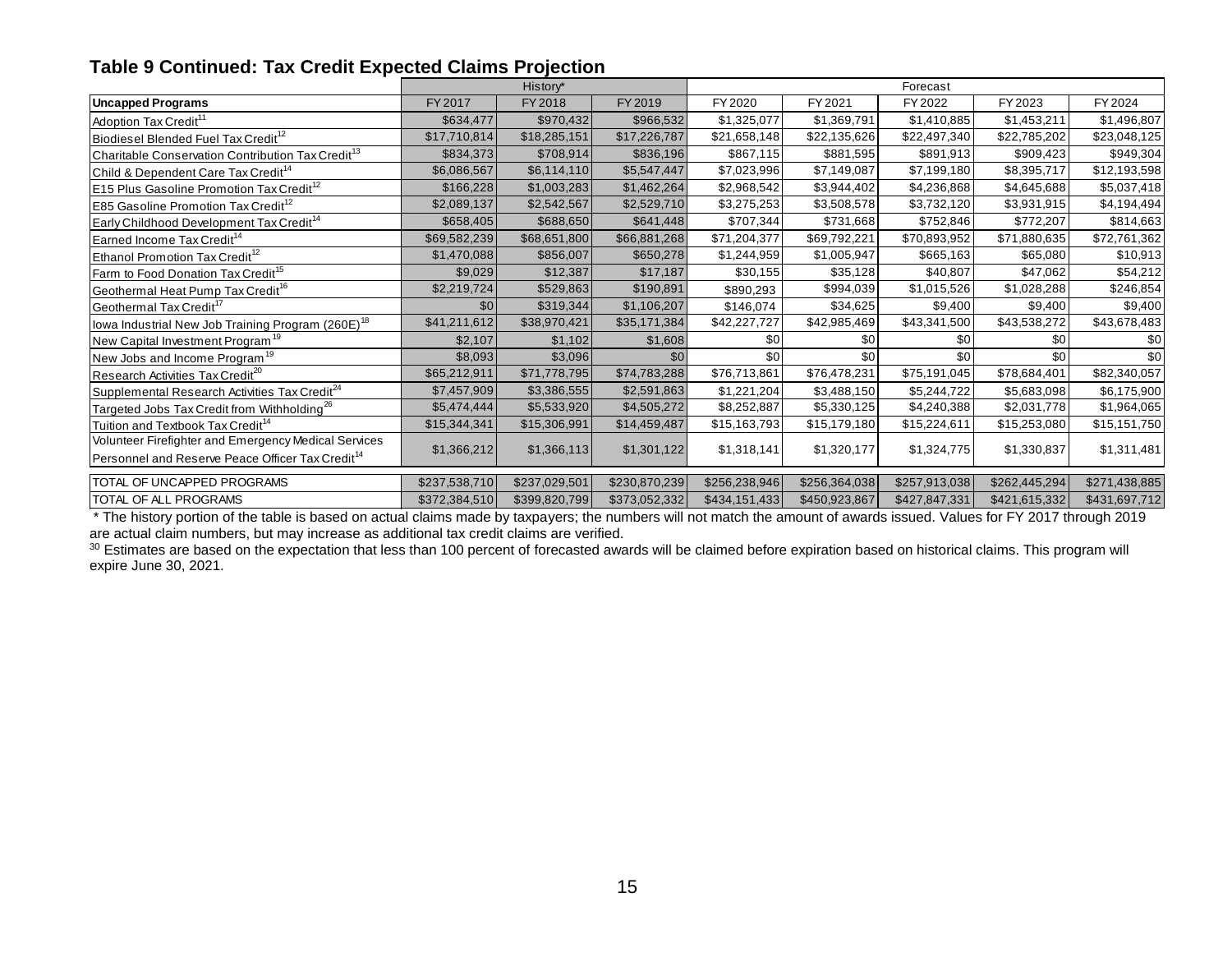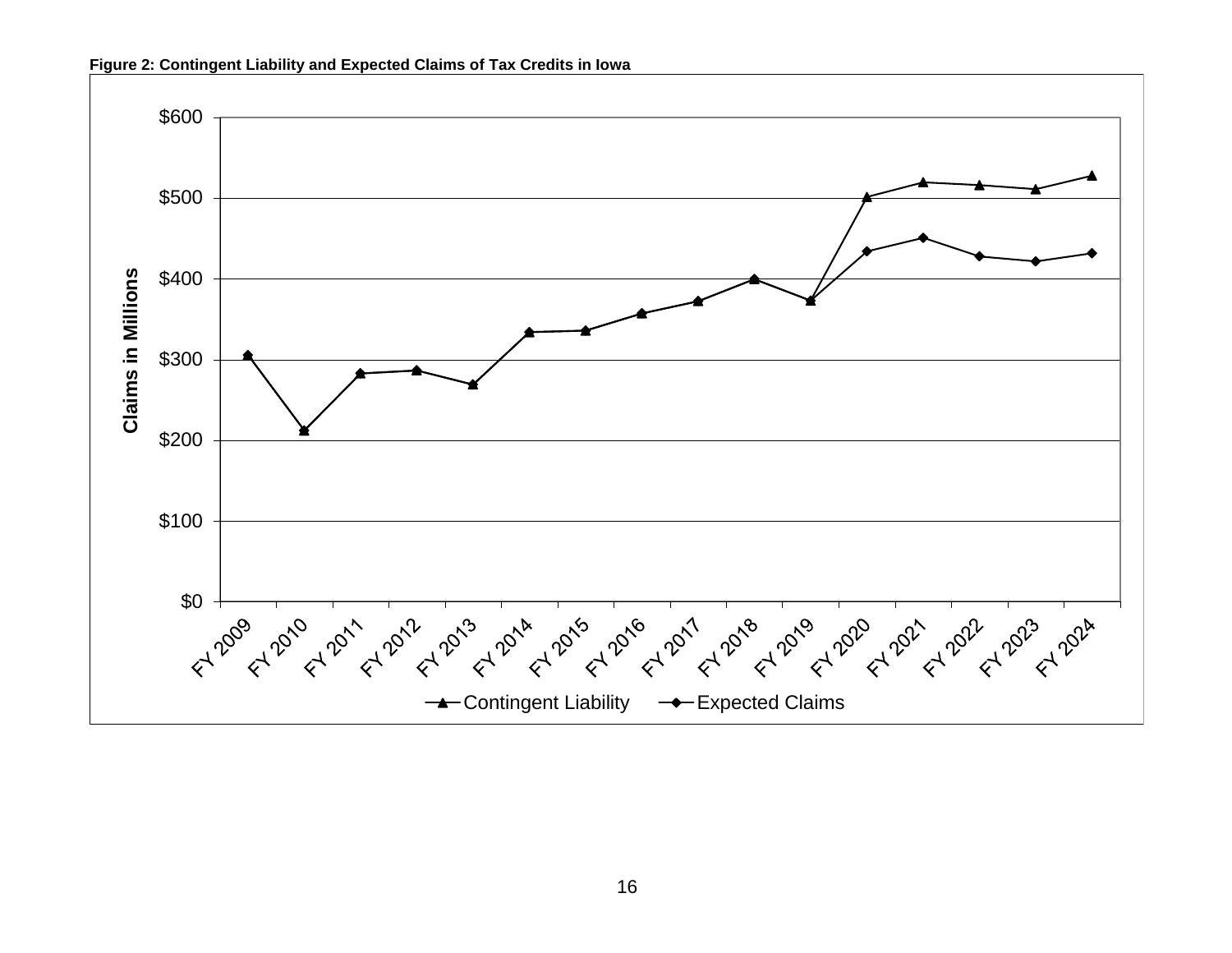#### *Appendix: Description of Iowa's Tax Credit Programs*

**Accelerated Career Education Program (ACE) (260G):** This withholding credit is administered by Iowa's Community Colleges and provides credits for employers that sponsor training slots at community colleges. Section 260G, Code of Iowa.

**Adoption Tax Credit:** This credit is available to individual taxpayers who pay or incur qualified adoption expenses. Section 422.12A, Code of Iowa

**Assistive Device Tax Credit:** This credit is awarded by the Iowa Economic Development Authority (IEDA) to taxpayers who make investments in assistive devices that allow for disability workplace accommodation. Section 422.33 (9), Code of Iowa.

**Beginning Farmer Tax Credit:** This credit is awarded by the Iowa Agricultural Development Division to taxpayers that lease agricultural assets to qualified beginning farmers. Sections 16.73 through 16.82, Code of Iowa.

**Biodiesel Blended Fuel Tax Credit:** This per gallon credit is available to retail dealers who sell biodiesel blended fuel. Section 422.11P, Code of Iowa.

**Charitable Conservation Contribution Tax Credit:** This credit is available to taxpayers who make an unconditional charitable donation of a qualified real property interest located in the State of Iowa to a qualified organization exclusively for conservation purposes. Section 422.11V, Code of Iowa.

**Child & Dependent Care Tax Credit:** This credit is available to individual taxpayers who have eligible child and dependent care expenses. Section 422.12C, Code of Iowa.

**Custom Farming Contract Tax Credit:** This credit was awarded by the Iowa Agricultural Development Division to taxpayers that hired qualified beginning farmers to perform custom contract farm work. Sections 16.73 through 16.82, Code of Iowa. This credit was repealed effective December 31, 2017.

**E15 Plus Gasoline Promotion Tax Credit:** This per gallon credit is available to retail dealers of gasoline who sell E15 or higher gasoline, but not classified as E85. Section 422.11Y, Code of Iowa.

**E85 Gasoline Promotion Tax Credit:** This per gallon credit is available to retail dealers of gasoline who sell E85 gasoline. Section 422.11O, Code of Iowa.

**Early Childhood Development Tax Credit:** This credit is equal to 25 percent of the first \$1,000 of expenses paid for early childhood development expenses for each dependent from the ages of three to five. Section 422.12C(1A), Code of Iowa.

**Earned Income Tax Credit:** This credit is available to individual taxpayers who qualify for the federal earned income tax credit. The credit is equal to 15 percent of the federal earned income tax credit for tax years 2014 and beyond. Section 422.12B, Code of Iowa.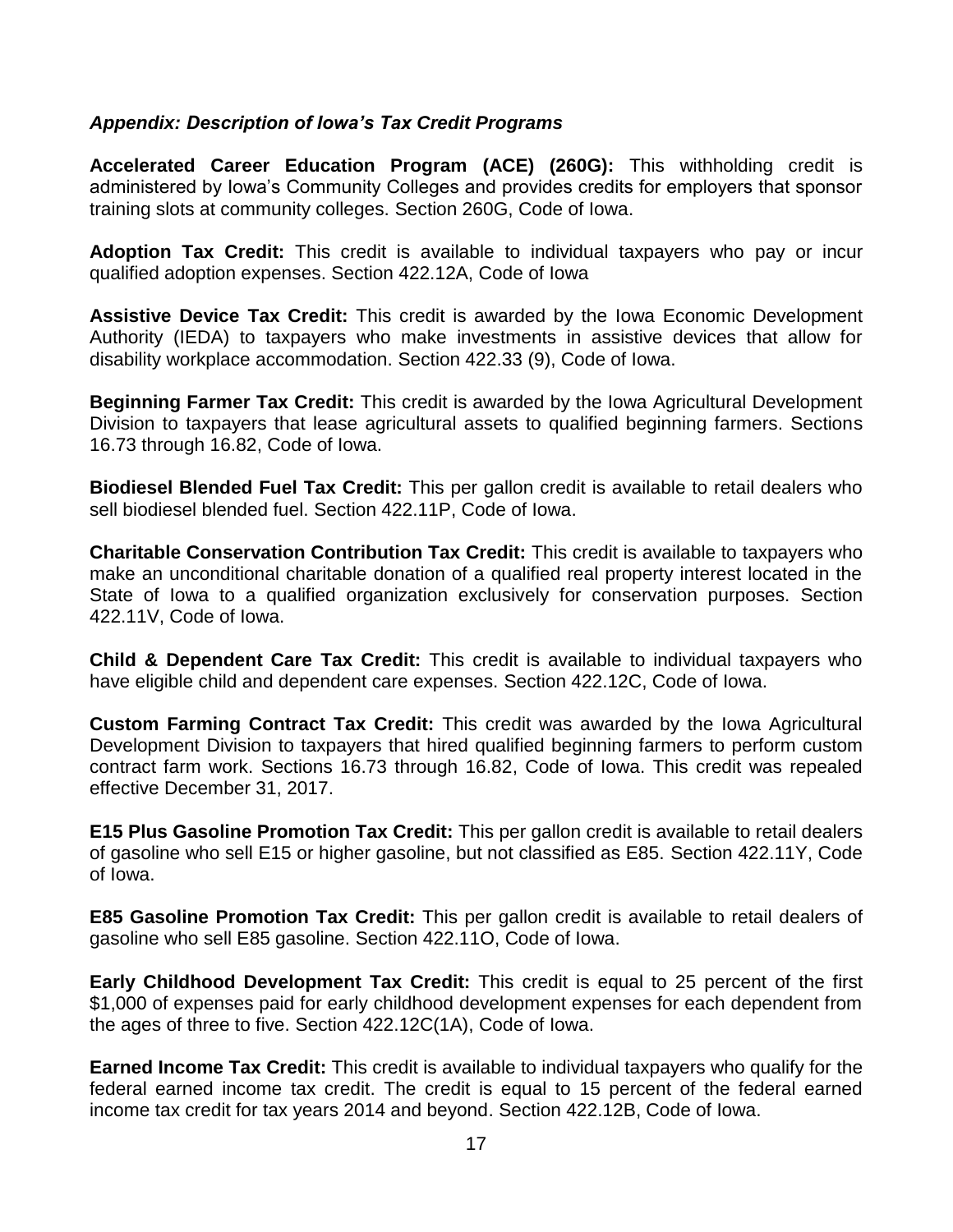**Endow Iowa Tax Credit:** This credit is awarded by IEDA and is equal to 25 percent of a taxpayer's endowment gift (up to \$100,000 for a single taxpayer) to a qualified community foundation. Section 15E.305, Code of Iowa.

**Enterprise Zone Program (EZ):** This program, administered by IEDA, encouraged investment in Iowa's economically distressed areas by providing local and state tax credits, refunds and exemptions to qualifying companies that expanded or located in designated Enterprise Zones. Section 15E.191 through 15E.196, Code of Iowa. This program was repealed effective July 1, 2014.

**Ethanol Promotion Tax Credit:** This credit replaced the Ethanol Blended Gasoline Tax Credit beginning in 2009. To be eligible, retail dealers must meet a rising biofuel threshold based on the annual sales of the dealer. If eligible the credit is based on the amount of pure ethanol gallons sold. Section 422.11N, Code of Iowa.

**Farm to Food Donation Tax Credit:** A tax credit is available to taxpayers who donate a food commodity to an Iowa food bank or an Iowa emergency feeding organization. The amount of the tax credit is equal to 15 percent of the value of the donated food. Section 422.11E, Code of Iowa.

**Geothermal Heat Pump Tax Credit:** This credit is equal to 20 percent of the federal residential energy efficient property tax credit allowed for geothermal thermal heat pumps in any year in which Iowa couples with the federal tax credit. Iowa was coupled in tax years 2012 through 2016 and again in tax years 2019 through 2021 when the federal credit expires. Section 422.11I, Code of Iowa.

**Geothermal Tax Credit:** This tax credit is equal to 10 percent of qualified expenditures on equipment that uses the ground or groundwater as a thermal energy source to heat the taxpayer's dwelling, or as a thermal energy sink to cool the dwelling in any year in which Iowa does not couple with the federal tax credit or in which the federal credit is expired. Section 422.10A, Code of Iowa. This credit is repealed effective December 31, 2018.

**High Quality Jobs Program (HQJP):** This program, administered by IEDA, provides tax benefits to eligible companies that create high-paying jobs and make capital investments. The program was created in 2005 and replaced the New Jobs and Income Program (NJIP) and the New Capital Investment Program (NCIP) beginning in FY 2006. Section 15.326 through 15.337, Code of Iowa.

**Historic Preservation Tax Credit:** This tax credit, administered by IEDA and the Iowa Department of Cultural Affairs, provides a 25 percent tax credit for qualified expenditures made in the rehabilitation of eligible historic properties. Section 404A, Code of Iowa.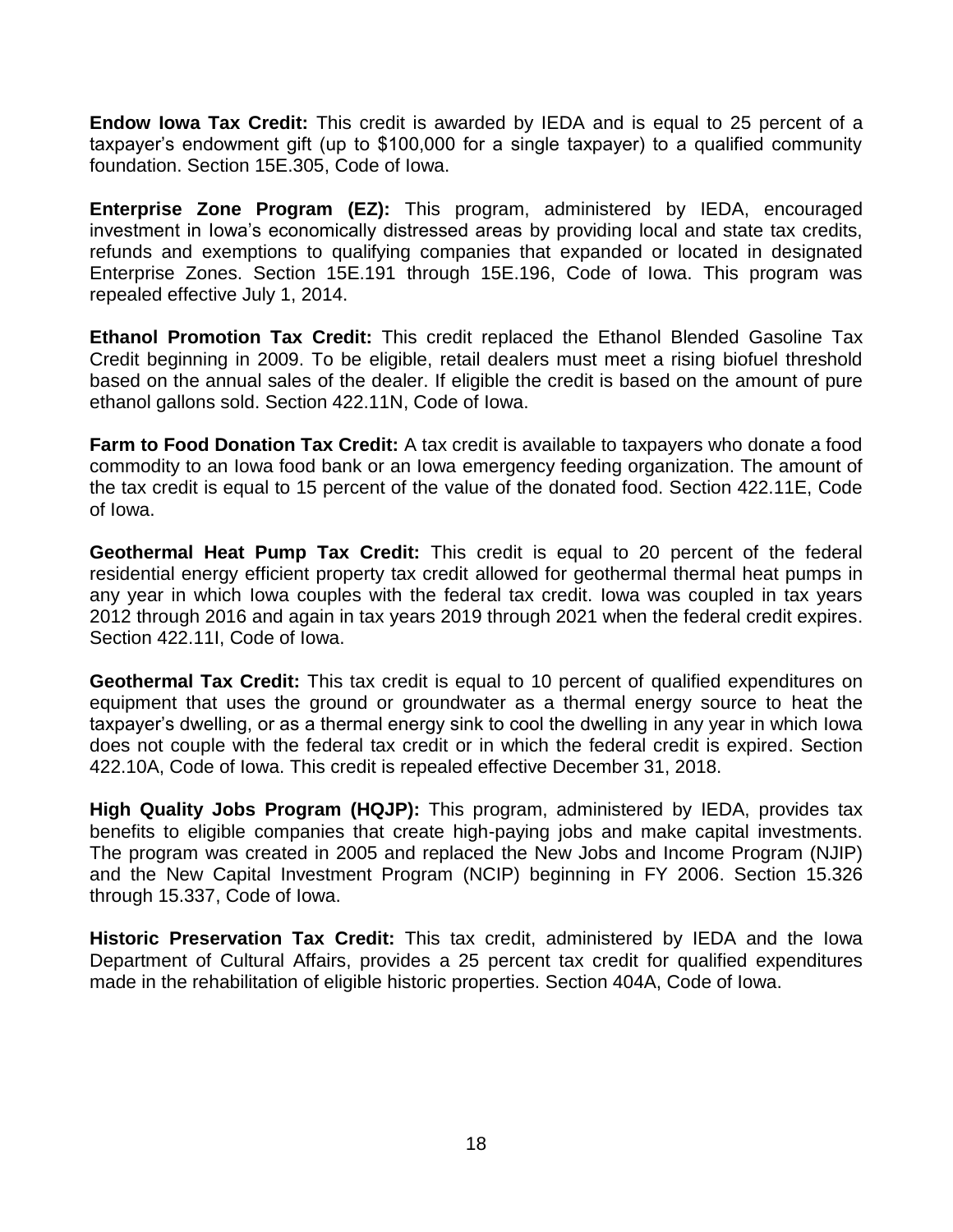**Iowa Industrial New Jobs Training Program (260E):** This program, administered by Iowa's Community Colleges, assists businesses that are creating new positions with new employee training. Participating companies divert withholding taxes that would be remitted to the Department of Revenue to a community college to pay for training for company employees. Section 260E, Code of Iowa.

**New Capital Investment Program (NCIP):** This program, administered by IEDA, was replaced by the High Quality Jobs Program, beginning in FY 2006. Section 15.381 through 15.387, Code of Iowa.

**New Jobs and Income Program (NJIP):** This program, administered by IEDA, was replaced by the High Quality Jobs Program, beginning in FY 2006. Section 15.326 through 15.337, Code of Iowa.

**Redevelopment Tax Credit:** This credit is available to taxpayers that invest in redeveloping a brownfield or grayfield site. Section 15.291 and 15.293, Code of Iowa.

**Renewable Chemical Production Tax Credit Program:** The tax credit, administered by IEDA, is equal to \$0.05 per pound of renewable chemicals produced from biomass feedstock in Iowa. The renewable chemicals must be produced on or after January 1, 2017, and on or before December 31, 2026. Sections 15.316 through 15.322, Code of Iowa.

**Renewable Energy Tax Credit:** This credit is available to a producer or purchaser of energy from a renewable energy facility approved as eligible by the Iowa Utilities Board (IUB). The Department of Revenue (IDR) determines the amount of the tax credits and issues tax credit certificates, which authorize credits to be claimed, to eligible applicants. Section 476C, Code of Iowa.

**Research Activities Tax Credit:** This credit is available to taxpayers who increase research activities in Iowa. The Iowa research tax credit relies on the federal definition of qualified research expenditures. Beginning with tax year 2017, businesses must meet the following requirements to be eligible for the credit: The business must claim and be allowed a Federal Research Credit for qualified research expenses under Internal Revenue Code section 41 for the same taxable year, and the business must be engaged in one of the following industries: manufacturing, life sciences, software engineering, or aviation and aerospace. Sections 15.335, 422.10 and 422.33(5), Code of Iowa.

**School Tuition Organization Tax Credit:** This credit, administered by IDR, is for 65 percent of the amount of a voluntary cash contribution made by a taxpayer to a school tuition organization. Section 422.11S, Code of Iowa.

**Solar Energy System Tax Credit:** This credit is available to individual and corporation taxpayers who install solar energy systems located in Iowa. Sections 422.11L and 422.33, Code of Iowa.